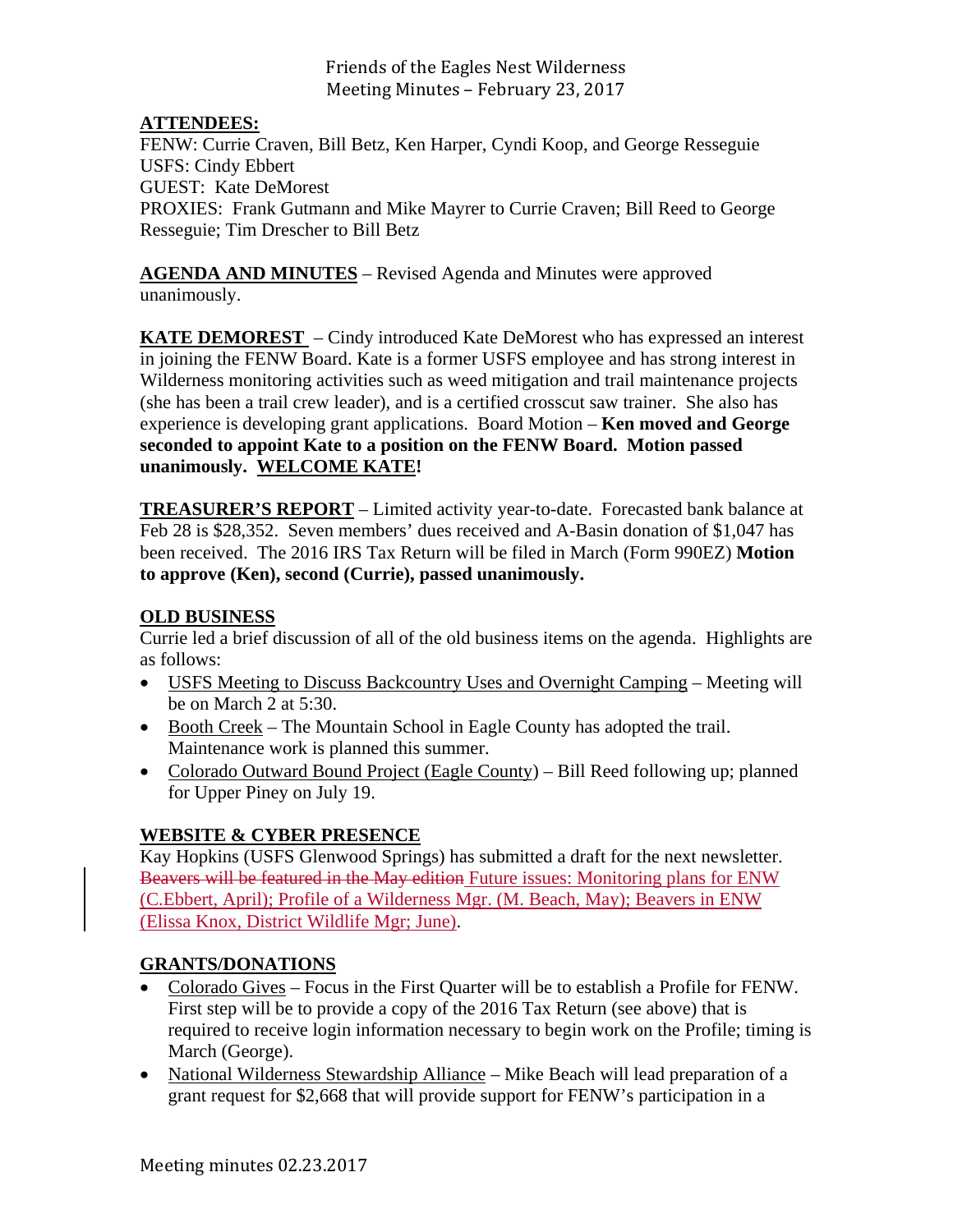# Friends of the Eagles Nest Wilderness Meeting Minutes - February 23, 2017

recreation site and solitude-monitoring project in the Missouri Lakes area in early September 2017. Application deadline is March 10.

# **TRAIL PROJECT PLANS**

# **Summit County**

- Cindy is finalizing a list of possible summer trail maintenance projects and will meet soon with Bill Reed to firm-up the plans. Tentatively, the plans will be similar to last year and include a Gateways project, collaborative National Trails Day event, and two overnight projects.
- Bill B. indicated that Conservation Colorado (Josh Kuhn) is interested in working with FENW on a weekend trail/campsite project.
- All agreed that effective advertising is key to support the trail projects. Also, funds should be allocated for 2017 projects.

# **Eagle County**

- Ken plans to place more focus on trail maintenance projects, including 2 more trail projects.
- FENW will adopt Bighorn Trail this year; adopted Deluge Trail last year. To adopt a trail requires 6 days of trail work a year.
- Most of his volunteers are interested in trail maintenance projects/clearing trees. Not much interest in Volunteer Ranger type work.

# **Cross-Cut Saw Program**

- Ken and "Jason" will get recertified in Eagle/Holy Cross.
- Cindy advised that Dillon Ranger District (DRD) is considering a volunteer training program/certification program. She is awaiting a response from the District Ranger.

# **USFS**

- The recent hiring freeze for all government workers has been lifted. The application period has just been closed and the DRD will proceed with hiring. DRD has one seasonal and is going to ask for one more; also has 2 interns. They have 2 Trail Coordinators to work with RMYC and other groups.
- The 2017 Weed Mitigation program will focus more in Summit County. Cindy will get more details from Steve Elzinga. Kate has worked with Steve and will assist in planning and implementation.

# **NEW BUSINESS**

FENW Board Evolution Planning – George will formally step down from the Board at the end of March. Key assignments to be completed are filing the IRS Tax Return and establishing the CoGives Profile. He will continue to liaison with the Board until a new secretary and treasurer are identified and trained. Bill B. will solicit interest in the March newsletter.

# **ADVOCACY**

List of possible action items was discussed briefly.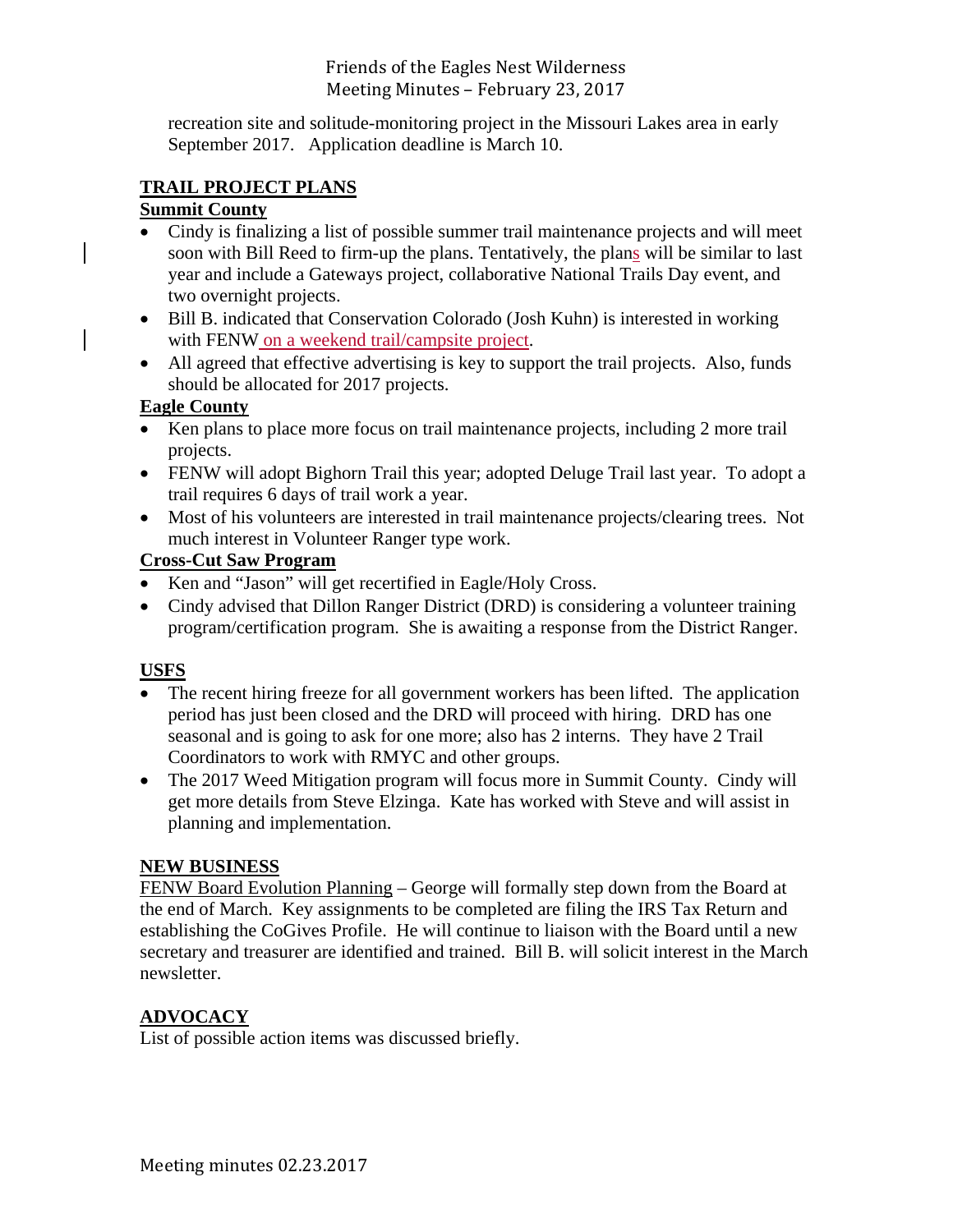# **REVISIONS TO THE BY-LAWS TO REORGANIZE THE BOARD FUNCTIONS**

Bill presented a motion (attached) to revise the Board structure as follows: officers shall include a President, an Immediate Past President, a President-Elect, a Treasurer and a Secretary. Officer terms will be established at 1 year. Secretary and Treasurer may be re-elected to their positions for one more year by a 2/3 vote of all Directors. *Board Motion: Move to approve the Revision to the By-Laws with one minor change. Ken moved, Bill seconded; passed unanimously.* 

# **NEXT BOARD MEETING**

The next Board meeting will be at 5:30 on March 23 at the Eagles Nest Community Center.

Respectfully Submitted, George Resseguie, Secretary/Treasurer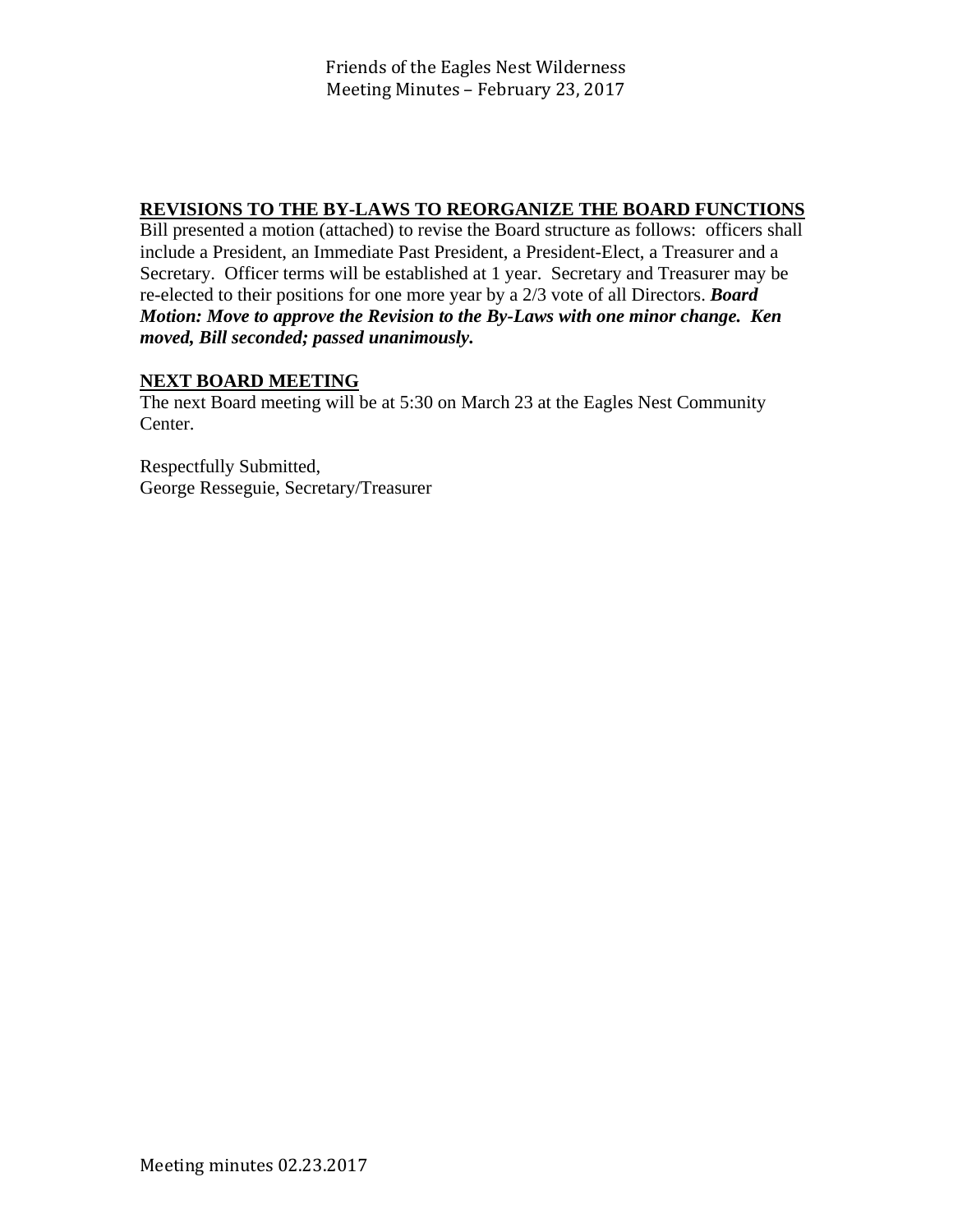# Friends of the Eagles Nest Wilderness Meeting Minutes - March 23, 2017

# **ATTENDEES:**

FENW: Currie Craven, Mike Mayrer, Bill Betz, Kate DeMorest, Tim Drescher, Frank Gutmann, Bill Reed, and George Resseguie USFS: Cindy Ebbert GUESTS: Jerry Kelly, Dan Siebert, and Chris Turner PROXIES: Ken Harper to Currie Craven

**AGENDA AND MINUTES** –Agenda and February Minutes were approved.

**TREASURER'S REPORT** – Limited activity year-to-date. Forecasted bank balance at March 31 is \$28,245. The 2016 IRS Tax Return will be filed in March (Form 990EZ) **Motion to approve (Bill B.), second (Tim), passed unanimously.** 

### **OLD BUSINESS**

• Public Education – Bill R. would like to address managed overnight camping in Eagles Nest. Will meet with USFS and gather data to develop a presentation.

### **WEBSITE & CYBER PRESENCE** – no discussion.

### **GRANTS**

- Colorado Gives Focus in the First Quarter will be to establish a Profile for FENW. First step will be to provide a copy of the 2016 Tax Return (see above) that is required to receive login information necessary to begin work on the Profile; timing is the end of March (George).
- National Wilderness Stewardship Alliance Grant application for a project in Missouri Lakes has been submitted (\$2,668); funding will support FENW's participation in a project in the Missouri Lakes areas. NWSA decision is expected at the end of March.
- NEEF Project Bill B. working on a first draft. Focus will be on capacity building. Application deadline is April 12.

# **USFS**

- Hiring The recent hiring freeze for all government workers has been lifted and 350 applications (!) will be processed. DRD has one seasonal and is going to ask for one more; also has 2 interns. They have 2 Trail Coordinators to work with RMYC and other groups.
- Crosscut Saw Training Cindy advised that the Dillon Ranger District (Bill Jackson) has approved crosscut saw training and certification for volunteers. Training plans are being organized for May; other than a VOC plan to do some local training, further details are TBD. Kate is an experienced trainer. Ken and "Jason" will get recertified in Eagle/Holy Cross.
- Weeds There will be 2 "Weed Experts" (funding assistance provided by Denver Water) assigned to the Dillon Ranger District for the 2017 Weed Mitigation program.
- Overnight Camping Regulation Cindy is continuing to work on a series of controls for overnight camping, such as mandatory registration (a permit will not be required). Implementation will require a new USFS Regulation. Roll-out is planned for 2018.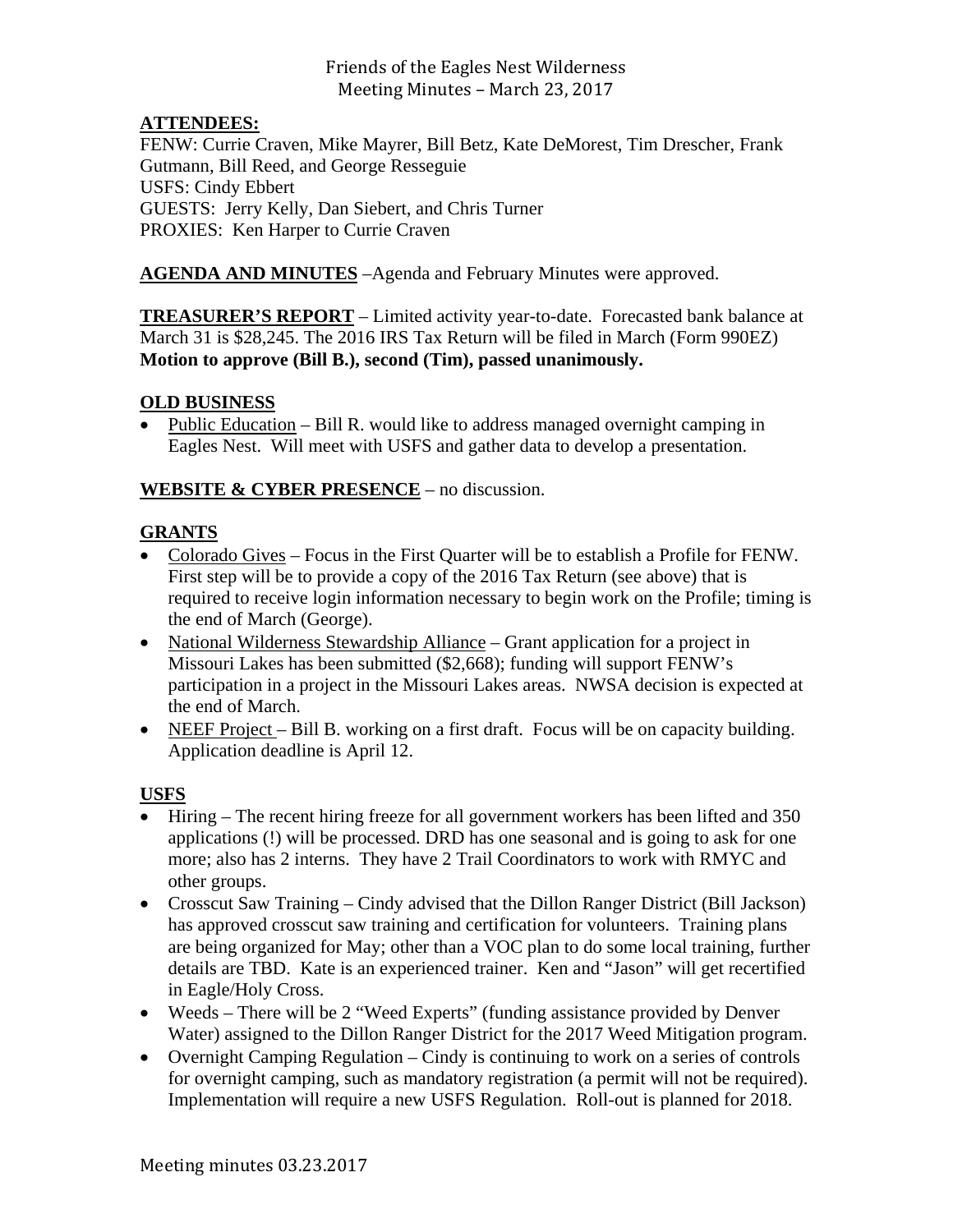# **NEW BUSINESS**

### New Members

Three potential members attended the meeting and expressed an interest in joining the Board; each provided a brief "bio".

- Jerry Kelly Jerry lives in Silverthorne and is a volunteer wilderness ranger. Loves to hike and bike.
- Dan Siebert Dan lives in Eagle County and has worked with FENW on numerous trail projects. Loves the outdoors and accompanies Tim on his forays into the Wilderness.
- Chris Turner Chris will be working with the new REI store in Dillon. He is a long-time CO native and has recently moved to Frisco with his wife, who is working to open the new REI store in Dillonplans to move up from Denver.

Bill B. wants to review the by-laws to determine whether changes are needed before adding more new Board members. He suggested that we should decide on the best number of board members, that we should ask candidates to submit a biosketch, and that we should draft a document describing duties and expectations of board members.

# REI Involvement with FENW (Chris Turner)

- Will have a grand opening outdoor social May 5-7. Encouraging participation of non-profits to set up a kiosk/information table in their parking lot. Bill B. volunteered to lead the effort and asked for volunteers to help. **Board Motion: Authorize Bill Betz to spend up to \$500 to set up the display, obtain informational materials, etc. George moved, Mike second, passed unanimously**.
- REI intends to be involved with groups like FENW through grants, participation with outdoor projects and the like.

# Deluge Lake Cabin (Tim)

Tim discussed the status of the "Deluge Lake Cabin" that is an inholding surrounded by Wilderness. He will ask Mike Beach to research possible actions for FENW.

# CO Public Lands Day (Tim)

Celebration will be on Saturday May 20. A website (copubliclandsday.com) provides details. Currie will write an essay for the FENW newsletter.

# **ADVOCACY**

- $\bullet$  Bikes in the Wilderness (Cindy) efforts should be put on hold. The Travel Mgmt Plan prohibits "fat bike" use in the Wilderness. USFS is waiting for a proposal from a fat bike user group.
- Public Lands Transfers (Currie) hot topic now; need to develop a plan for FENW action(s).
- National Monument Designations (Currie) to be discussed at the CO Public Lands Day.
- Wilderness Society (Currie) Society opposes the proposed public lands transfers; need to develop a plan for FENW action(s).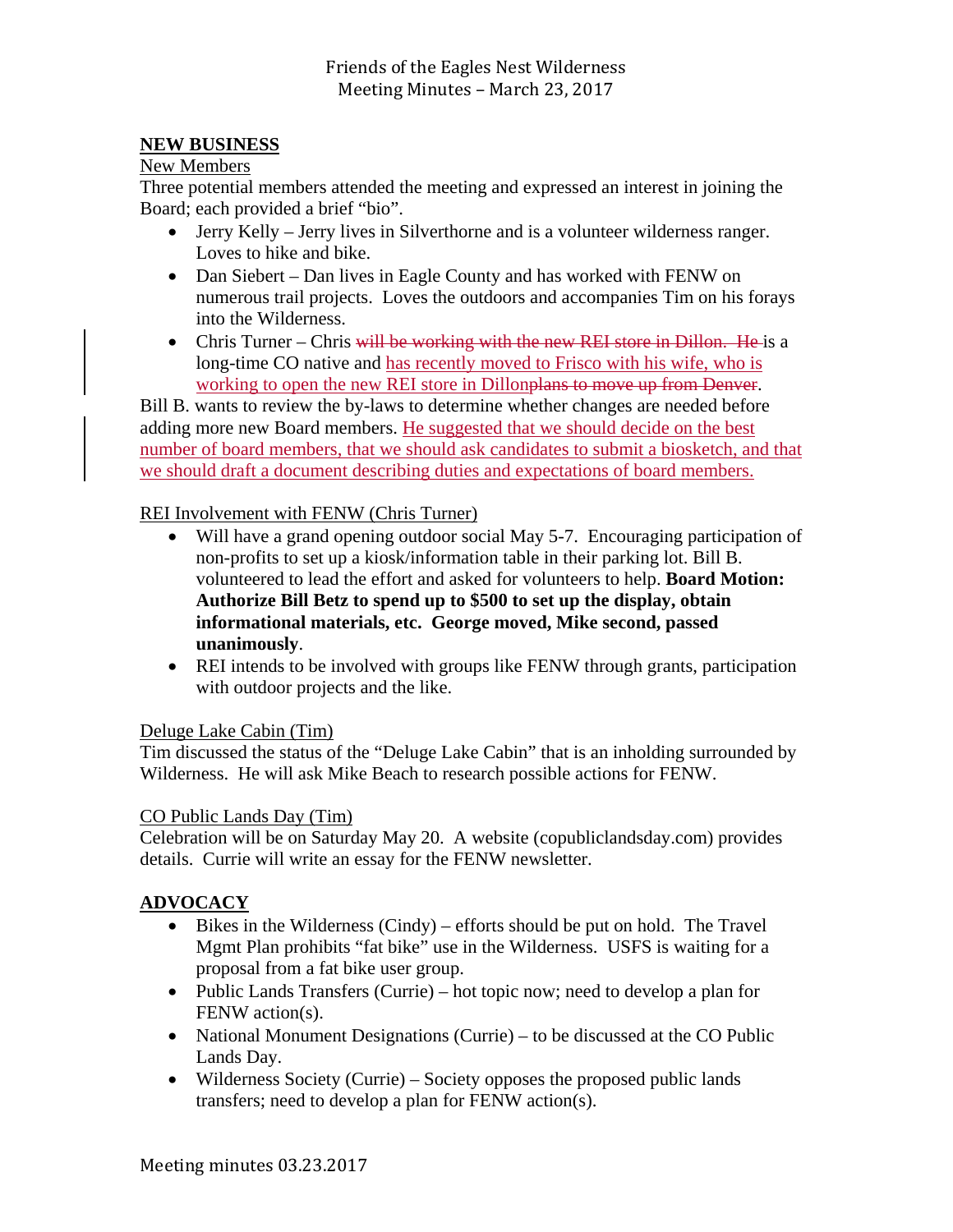Friends of the Eagles Nest Wilderness Meeting Minutes - March 23, 2017

- Joint Forces with other groups (Currie) to be discussed at CO Public Lands Day.
- Grazing in the Wilderness (Frank) Cindy provided an internet link; Frank will review a recent article in the Summit Daily and provide a report-out at next mtg.

### **OTHER**

Wilderness Leaders Conference – Tim is planning to attend the Conference in Buena Vista on Oct 27-29. After attending last year, he has spoken highly of it for networking and advocacy opportunities.

### **NEXT BOARD MEETING**

The next Board meeting will be at 5:30 on April 27 at the Eagles Nest Community Center.

Respectfully Submitted, George Resseguie, Secretary/Treasurer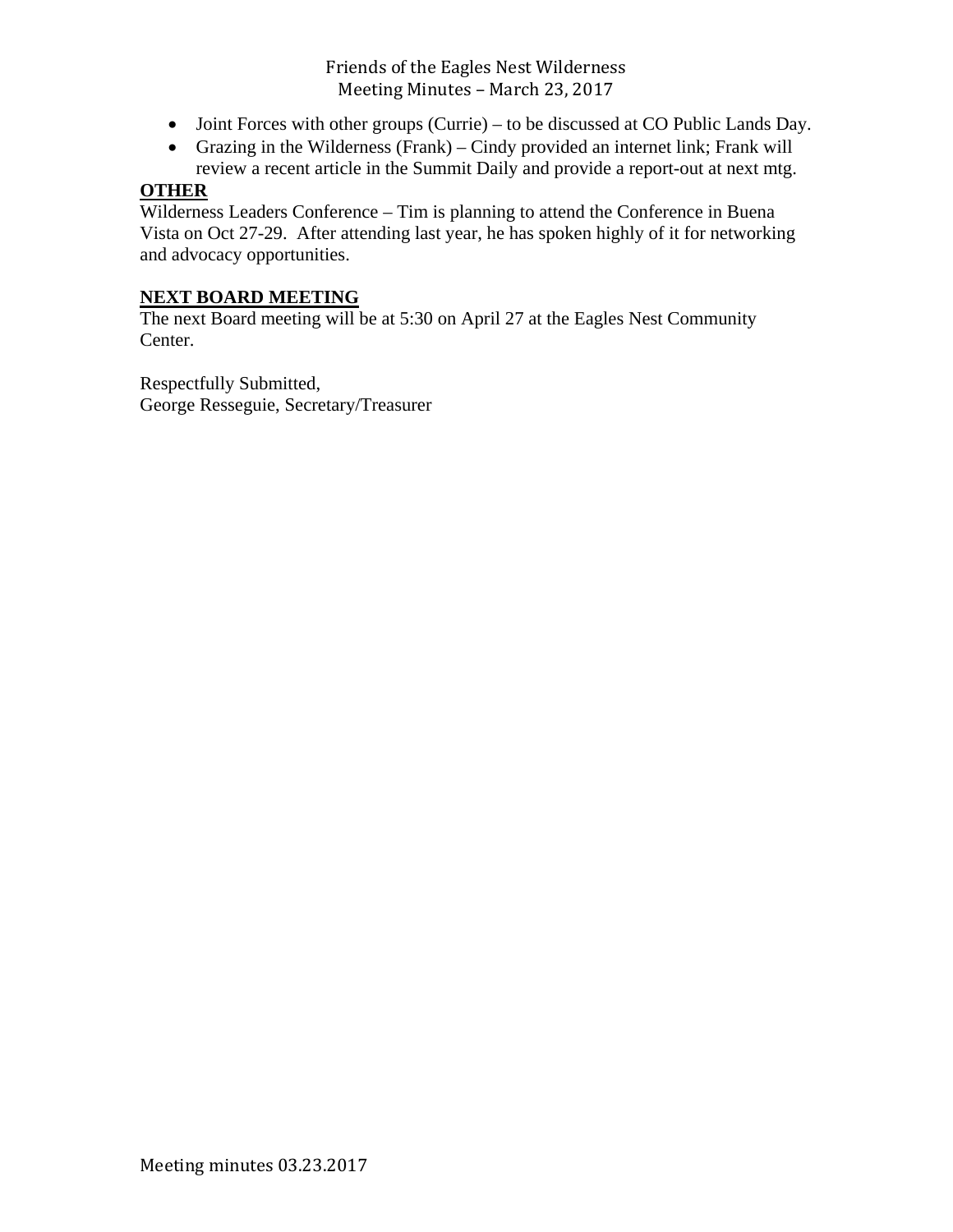# **Friends of the Eagles Nest Wilderness**

# **Planning Meeting**

# **April 27th, 2017**

# **Eagles Nest Community Center**

Minutes by: Tim Drescher

Action items

**Events** 

### **Attendees:**

FENW Board: John 'Currie' Craven, George Resseguie, Kate Demorest, Frank Gutmann, Bill Betz, Tim Drescher, Bill Reed, Mike Mayrer, Ken Harper

USFS: Cindy Ebbert, Mike Beach

Guests: Cindy Cyndi Koop, Jerry Kelly (There are several mentions of "Cindy Koop" that need to be corrected)

Proxies: N/A

**Review/Approve Agenda:** George passed out a handout with March meeting minutes as amended from the last meeting (highlighted in yellow). Bill moved to approve, Frank second. Motion passed to approve March minutes and the April agenda.

**Review/Approve Treasurer's Report:** No major changes. Balance of \$28,350.03 as of 3/31/2017 - Projected to be at \$27,651.03 as of 4/30/17. Bill B motion to approve, Tim second.

New Business Relating to Volunteer **Rangrs Rangers** (moved up on the **agenda):** Cindy K will be resigning as the Summit Wilderness Ranger Volunteer Coordinator with FENW. Cindy will pass the torch to Mike this summer. Cindy will help Mike throughout this next year with the transition to this position.

Thank you for your decade of service Cindy! Bill Betz raised an action item to come up with a "report out" for lessons learned as the coordinator. This will help future FENW planning efforts and retain some knowledge related to her position. Bill will conduct an interview with Cindy to document her experience.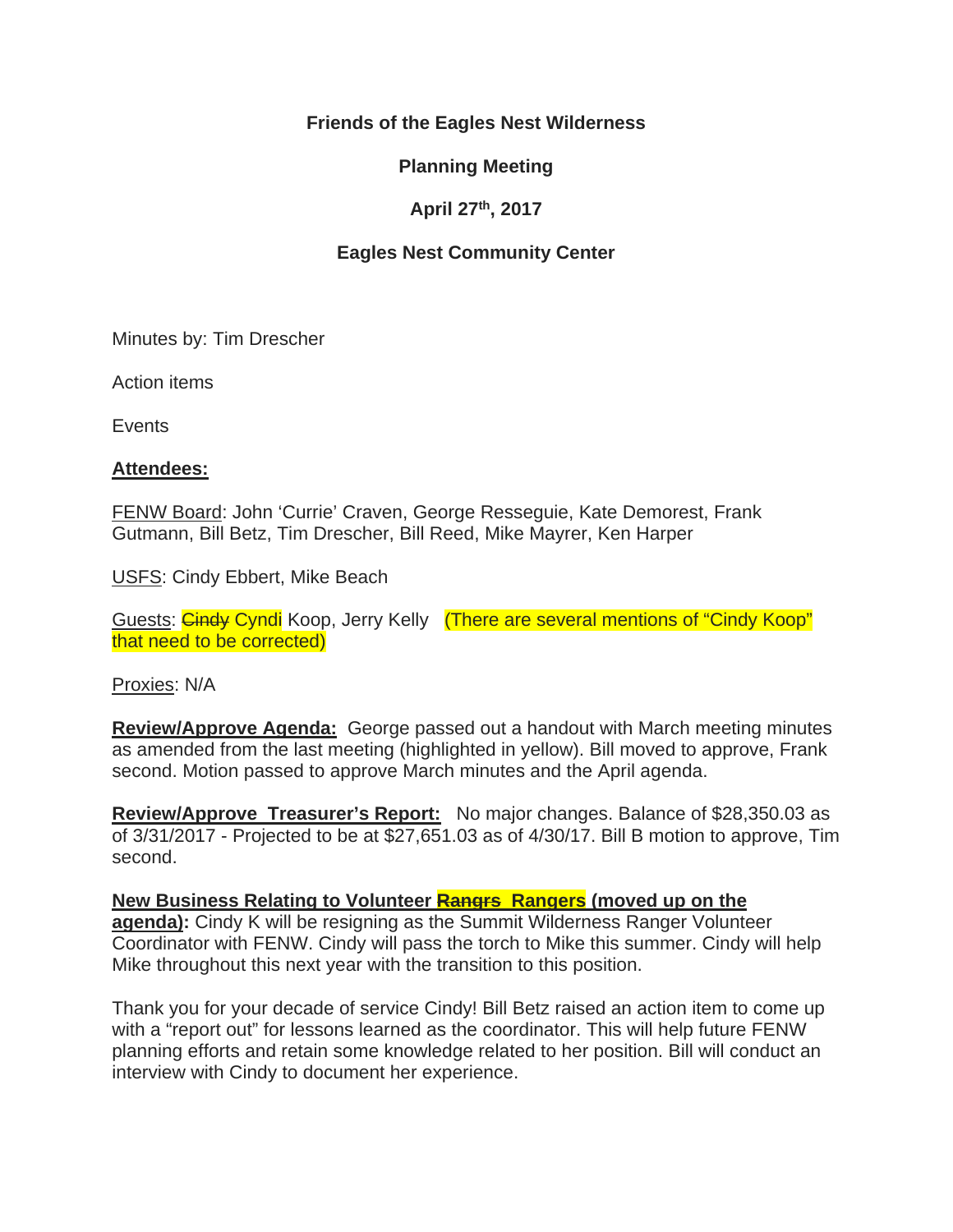Mike will resign from the board as part of this transition so that he can focus strictly with the Volunteer Wilderness Ranger program. Questions were raised as to who ideally could train under Mike with the intention to succeed him in two years. **mmayrerfenw@gmail.com** is Mike's new email address for FENW related correspondence.

The Annual FENW/FDRD Joint Trail Hosting day will take place on July 8<sup>th</sup> this year. Rangers from both groups will staff trailheads in Summit County to meet and greet visitors.

Cindy E announced that the policy of wearing hard hats while doing ranger patrols is now under the discretion of the ranger. The hardhat requirement came about because of the pine beetle kill tree dangers while doing patrols. This applies to trail patrols only! If you have a tool in the hand, doing trail maintenance, or hiking to do trail maintenance a hardhat is still required. This new rule also only applies for the Dillon Ranger District.

There will be two training dates for returning Volunteer Wilderness Rangers on May 16th and 25<sup>th</sup> in Summit County. There will also be Volunteer Wilderness Ranger training on June 3<sup>rd</sup> on the Eagle County side. An article to solicit interest in the program will appear in the Vail Daily.

Ken announced some very tragic news that Don Bissit (sp?) died in a snorkeling accident in Mexico (Eagle County Volunteer Wilderness Ranger). Don had been a ranger for quite a few years.

Ken also announced Jason Bose (sp?) is moving to Vermont. Jason has been Ken's mate on the other side of the cross-cut saw for a number of years now.

# **Old Business:**

# Discussion on public education

Bill Reed has agreed to be the point of contact person on the USFS process to require permit registration in Eagles Nest Wilderness.

Cindy Koop will send out an email with training dates. May 8th and May 18th and June 7th (Mikes house). Ken Harper will be setting up training dates on the Eagle County side. Can't recall what this is for…

# Missouri Lakes Project: a reality

The grant was rewarded for the Missouri Lakes project and Tim reached out and reserved September 14<sup>th</sup> and 17<sup>th</sup> for Paragon Guides to pack-in supplies. Four llamas and two guides will be dispatched. Tim, Mike B and Ken will begin the recruiting effort for this project and Tim will create a signup sheet to keep track for those willing to commit to the project. FENW will also be purchasing two GPS units as part of the grant.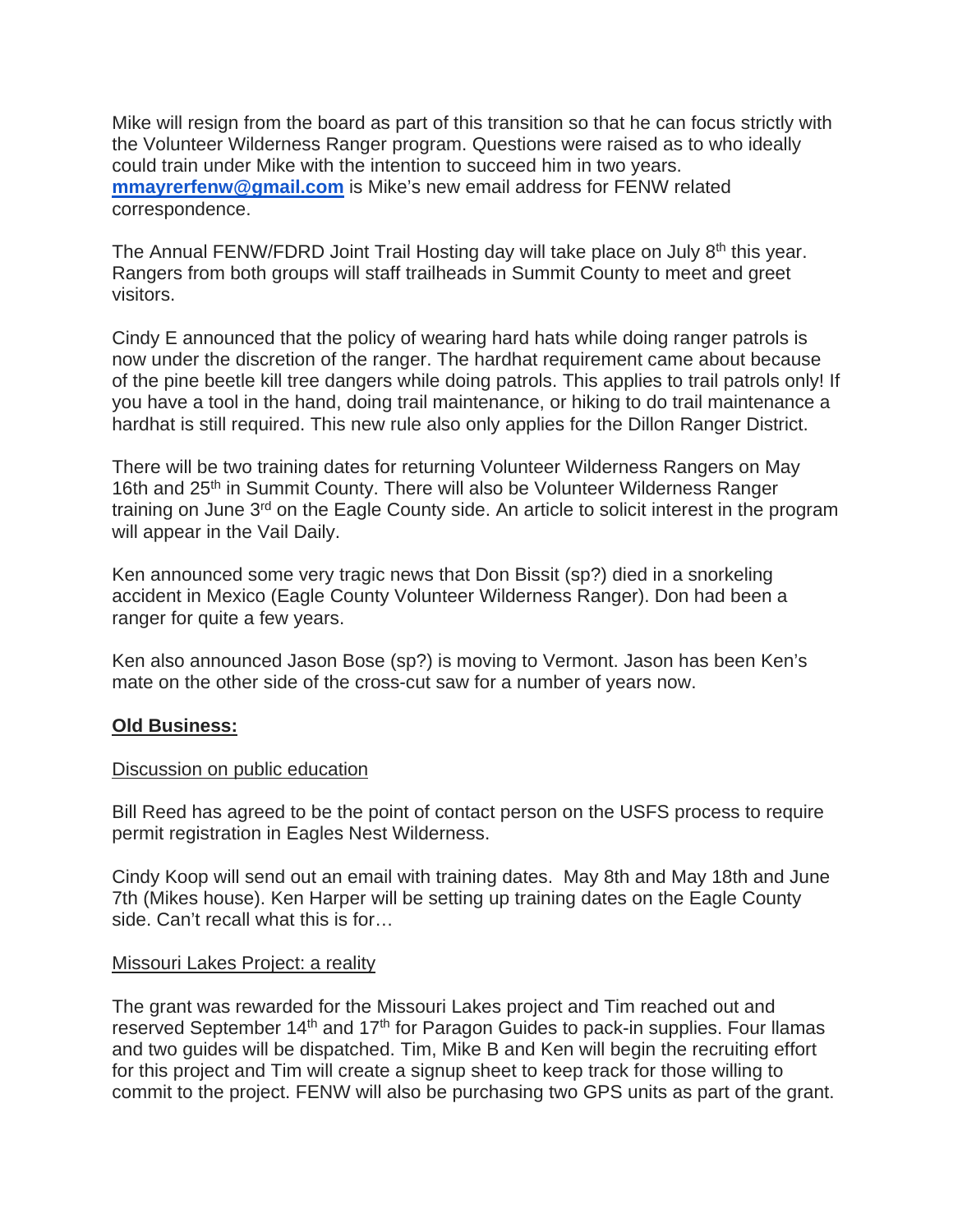# Colorado Public Lands Day

Slated for May 20<sup>th</sup>, Currie discussed the possibility of having a joint event with REI, and possibly the local Sierra Club chapter (FDRD has a previous commitment). Currie asked if there was an interest in coordinating this event. As of now, FENW will not officially be partaking in any Public Lands Day events.

# REI support, point person (s)

Bill Betz reported that the new REI store will be holding a big opening weekend event where local non-profit wills have chance to set up a table at the REI store. Thursday – Sunday, May 4-7. There will be soft opening Thursday evening from 6-8:30 pm, and then Friday, Saturday and Sunday morning the public facing grand opening will take place. Bill and Kate can attend Thursday and Friday, but will not be able to do be there on Saturday and Sunday. Frank then volunteered to man the table Saturday and Sunday. Currie will provide tables and chairs. Kate brought up the topic of what our main core mission for what we are expressing to the public during this event. The group consented on handing out our list of events & trail projects, recruiting members, and volunteers, and having a signup sheet available for people to subscribe to the newsletter. Bill B will coordinate the event and send out a sign-up sheet for those interested in participating.

# Bighorn Cabin

The USFS has a request from the owner of the private inholding in the Bighorn drainage to rebuild the very old mining cabin right off the trail. It sounds as though that their intention is to use the cabin as more of friendly refuge for weary travelers. There are rumors of a TV show that has interest in filming the rebuild. The owners of the inholding own around 70 acres in the Bighorn drainage. USFS would like to also explore the option of buying the structure and the encompassing land as another option.

# By-Law review, re: new BOD members

Bill B brought up the idea of creating an official form for those interested in joining the board, with a summary of interest for joining. Bill also sent out an email with a draft document on March 25<sup>th</sup> that detailed a list of expectations for those interested in joining the board. Bill Betz will send out this document to the board yet again and will field responses over the following week, and then the board will vote on the proposal during the next meeting on May 25<sup>th</sup>.

# FENW Evolution

Board turnover and succession; job descriptions for the secretary and the treasurer. George explained roles and responsibilities of both the secretary and treasurer. George encouraged the board to keep FENW enrolled in Colorado Gives Day. Roughly four hours a month a piece would need to be devoted for both the treasurer and secretary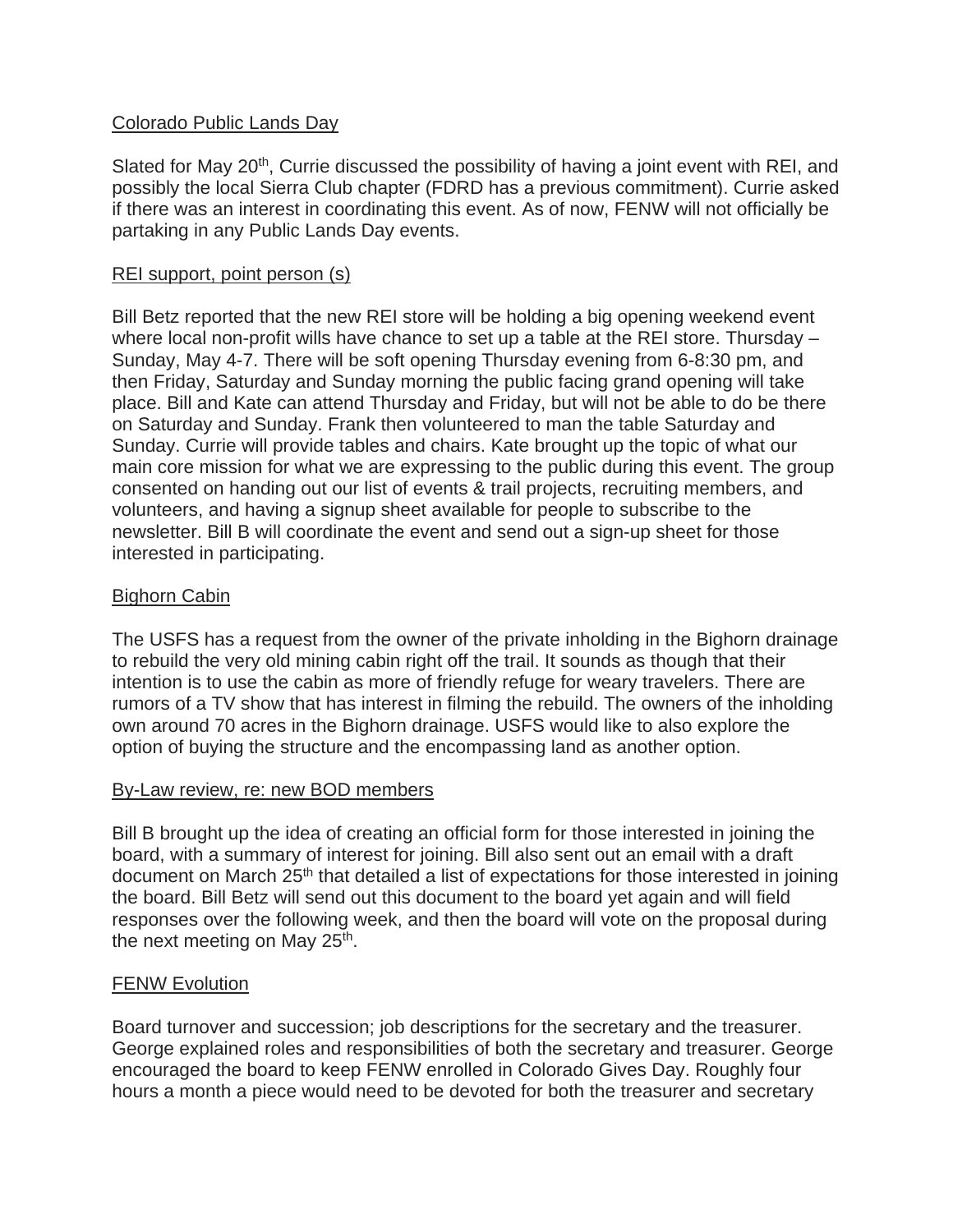for ongoing, "regular" work. Bill B has volunteered to take on the position of treasurer, and Jerry Kelly has expressed an interest in the Treasurer's responsibilities, and Tim has volunteered to take a look at the prospect of becoming treasurer. *Frank made a motion to release the traffic counters over to the USFS, George seconded, and the motion passed unanimously.* Bill Reed will take responsibly for maintaining the tool shed. George also brought up the fact that we will need Frank, Bill R or Mike M to open the doors to FENW for planning meetings as these three individuals all live in the 'Eagles Nest' Community.

### Cross cut class

Kate Demorest and Mike Beach are responsible for planning the cross-cut training event on May  $31^{st}$  to June  $2^{nd}$ . They are able to take five more people in this class. The first day they will meet at the Minturn Town Hall, and then move to the field the last two days. Kate will coordinate the signup and she would like to solidify the list by May 10th. The Volunteer Wilderness Ranger Coordinators will reach out to their contacts for people who have expressed previous interest. This training is best for people who are available, safely conscious and who would be interested in eventually teaching.

### **Website and cyber presence:**

#### Special Newsletter

Currie will be writing an article for the Public Lands Day. Expect to see this special newsletter to be sent out in the middle of May.

#### Instagram, Bill B.

We are now on Instagram!

Tim Drescher's Wilderness backpacking website is www.timdcy.com

# **Grants:**

#### Colorado Gives Day

George will take care of FENW enrollment this month as one of his last remaining duties as treasurer. This will be done by May 31st.

#### NEEF

Bill Betz stated that we will hear in early June whether or not we have been rewarded this grant.

# **USFS:**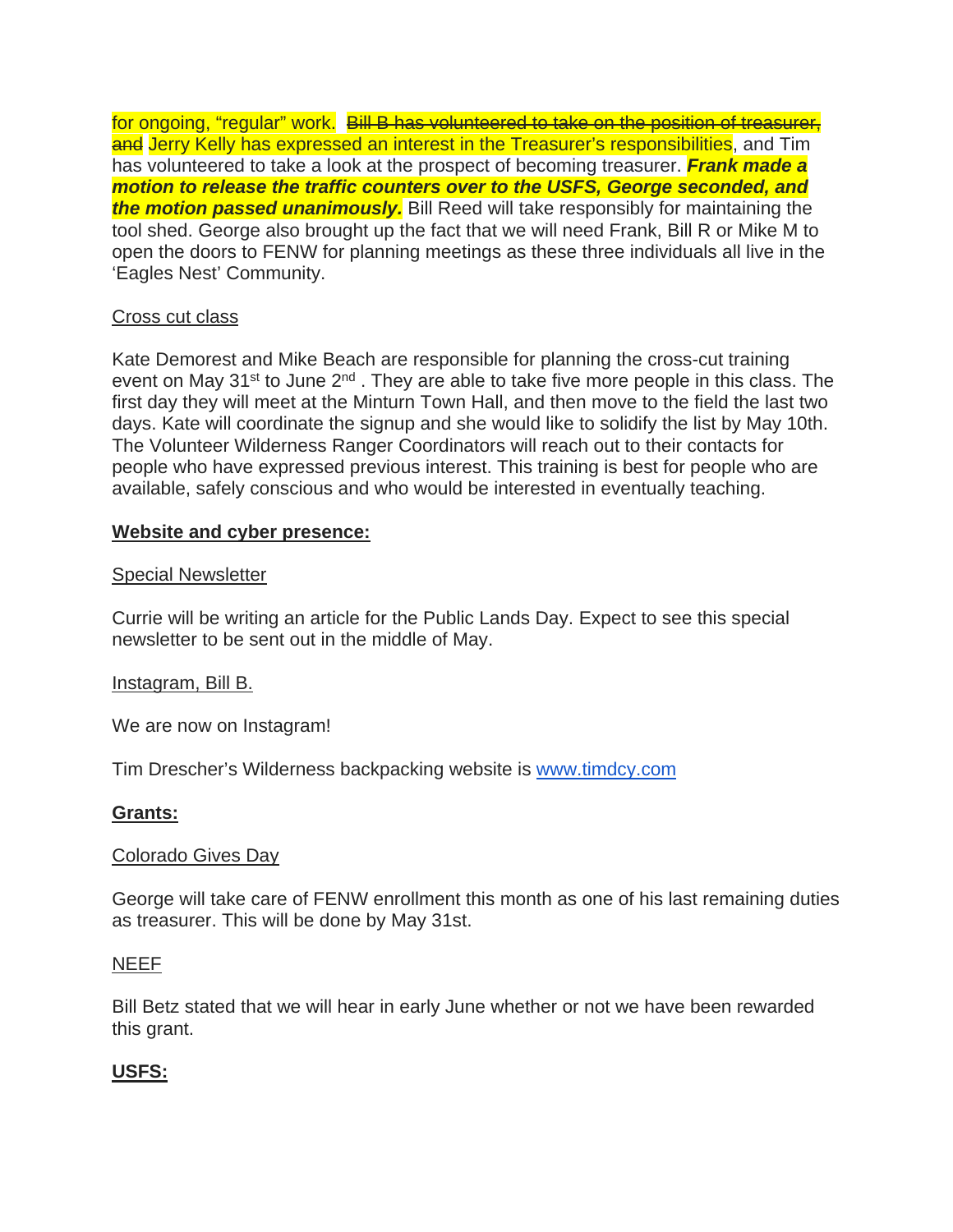Mike announced that there are eight Wilderness rangers this summer working out of the Holy Cross RD.

# **Projects:**

Conservation Colorado (CC) and The Wilderness Society (TWS), Bill Reed gave copies of the schedule for everyone.

# **Next Planning Meeting**

The next board meeting will be at 17:30 on May 25<sup>th</sup>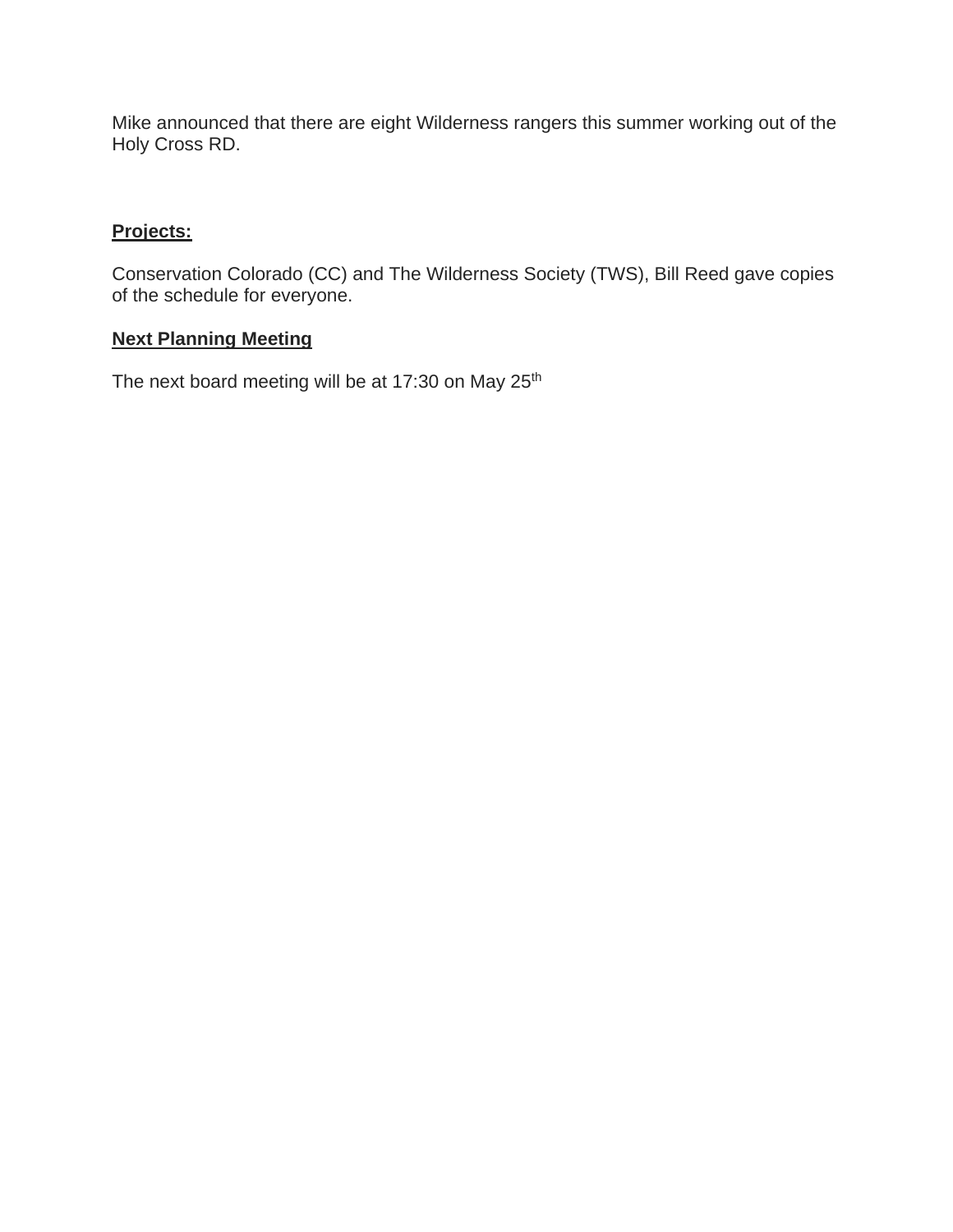# **Friends of the Eagles Nest Wilderness**

# **Planning Meeting**

# **June 22nd, 2017**

# **Dillon / Eagle-Holy Cross Ranger Districts (Video Conference Call)**

Minutes by: Tim Drescher

### **Attendees:**

FENW Board: John 'Currie' Craven, George Resseguie, Kate Demorest, Frank Gutmann, Bill Betz, Tim Drescher, Mike Mayrer, Ken Harper, Dan Siebert

USFS: Cindy Ebbert, Mike Beach

Proxies: None assigned by Jerry Kelly or Chris Turner

### **Review / Approve Agenda:**

Ken made a motion to approve the June agenda, George seconded. *Motion passed to approve the June agenda.* No minutes provided from the May meeting. *Election of three new members (Jerry Kelly, Chris Turner & Dan Siebert) was the only action item from the May 2017 meeting.*

#### **Review/Approve Treasurer's Report:**

\$1,032 in checks contributed to FENW this past month. Budget balance of \$28,070 is projected for the end of June.

George and Ken spoke about the Treasurer's role. Ken has agreed to become the interim treasurer after speaking with George before the meeting. George will volunteer to be the book-keeper going forward. George spoke about the need for FENW to decide where to go forward with the PO Box, bank accounts and the treasures report. *Frank moved to include Ken to be the interim Treasurer and Bill seconded the motion. Motion passed.*

#### **New Board Candidate Letter:**

Discussion going forward to review Bill Betz's email suggestions for new board member documents. Board will take a third time to review documents and then vote at the next board meeting.

# **Overnight Wilderness Use:**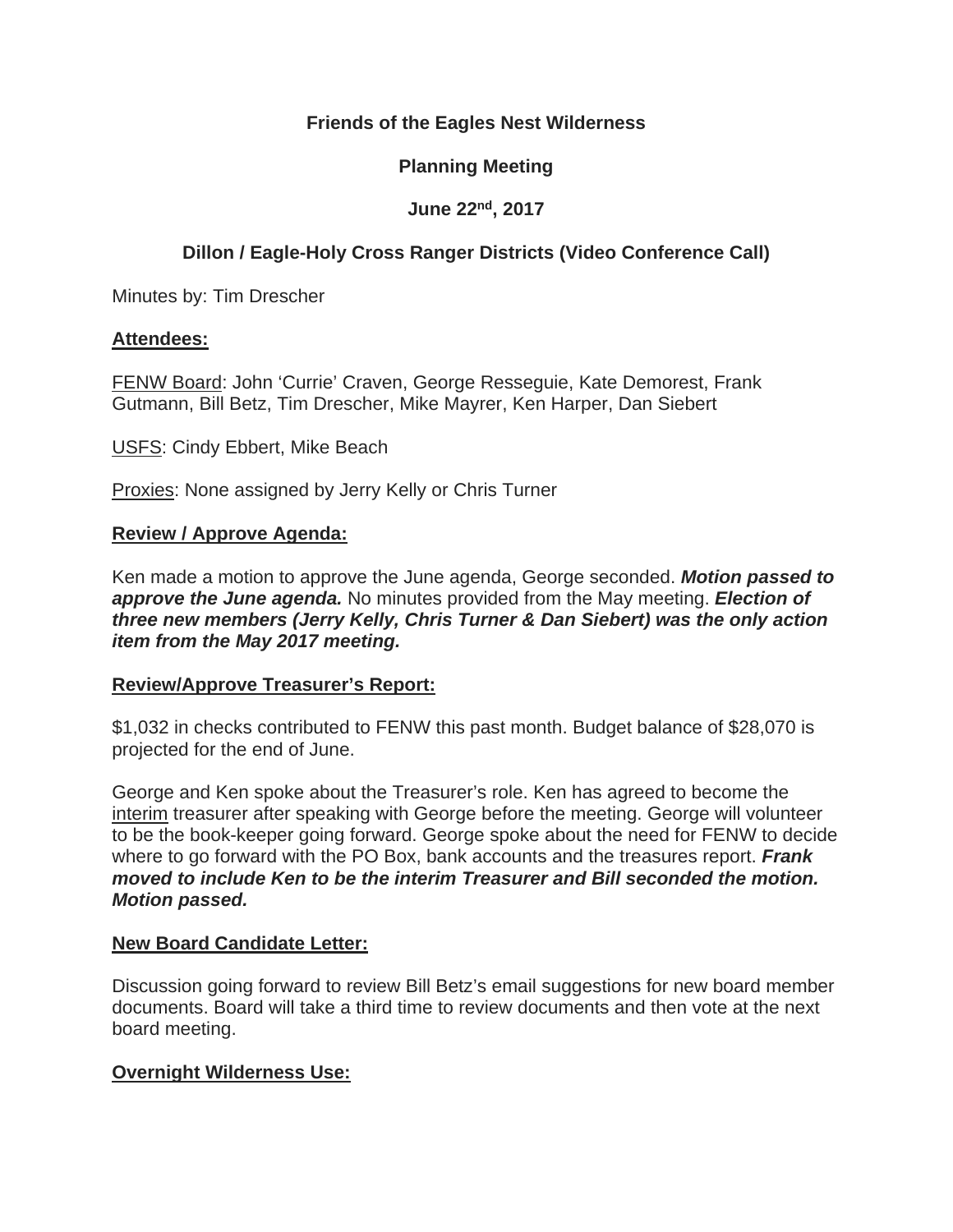Cindy: Goal for Mike and her would be to setup required registration implementation to start next summer in Eagles Nest. This is the first step for the required permit system for overnight use in Wilderness; similar to the model being implemented on the Maroon Bells side. Volunteer ranger counts are very helpful for the USFS keeping track of human population numbers as well.

USFS will be counting on FENW for public outreach and possible grant writing for the permit forms. FENW will wait to hear from USFS for when they have an idea of what all will be needed from their end.

# **Missouri Lake Campsite Inventory and Monitoring Study:**

Tim gave an update to the group. We have sixteen people now registered for this project. Tim reached out to Paragon guides and found that Paragon will not charge FENW an extra cost for splitting the group into two and sending one group to the Missouri drainage and one to the Fancy drainage. It is our hope that we will be able to move the study into Upper Cross Creek, and even down towards Harvey Lake. Dan will look into the purchase of these units at a "pro-deal" rate.

# **Monthly Newsletter:**

Newsletter for next month by Josh Kuhn is in queue. Dave Shimel will write about global warming for August. Julie Mach at Colorado Mountain Club will write a piece on Federal National Monument reviews for September.

Tim and Frank will get contact information over to Bill for a possible monthly guest column in the Summit & Vail Daily's.

Ken will get Adopt-a-Trail dates for FENW's work on Deluge out so we can advertise on social media

# **Grants:**

George will work with Mike from FDRD to get started on Colorado gives day material.

Patagonia grant, Bill Betz: Grant is due by the end of August. Bill is not asking for FENW approval for support of this campaign. He is asking to submit the grant application for FENW first, and then if we do end up getting rewarded the grant, and FENW decides not to support, he will give the money back.

Talk of other grant potential for next year. Cindy will work on grant ideas for next year. Summit Foundation grants to keep in mind along with Rocky Mountain youth core teams. Cindy will try and come up with a wish list items to be sent out sometime (hopefully) in July.

# **USFS Updates:**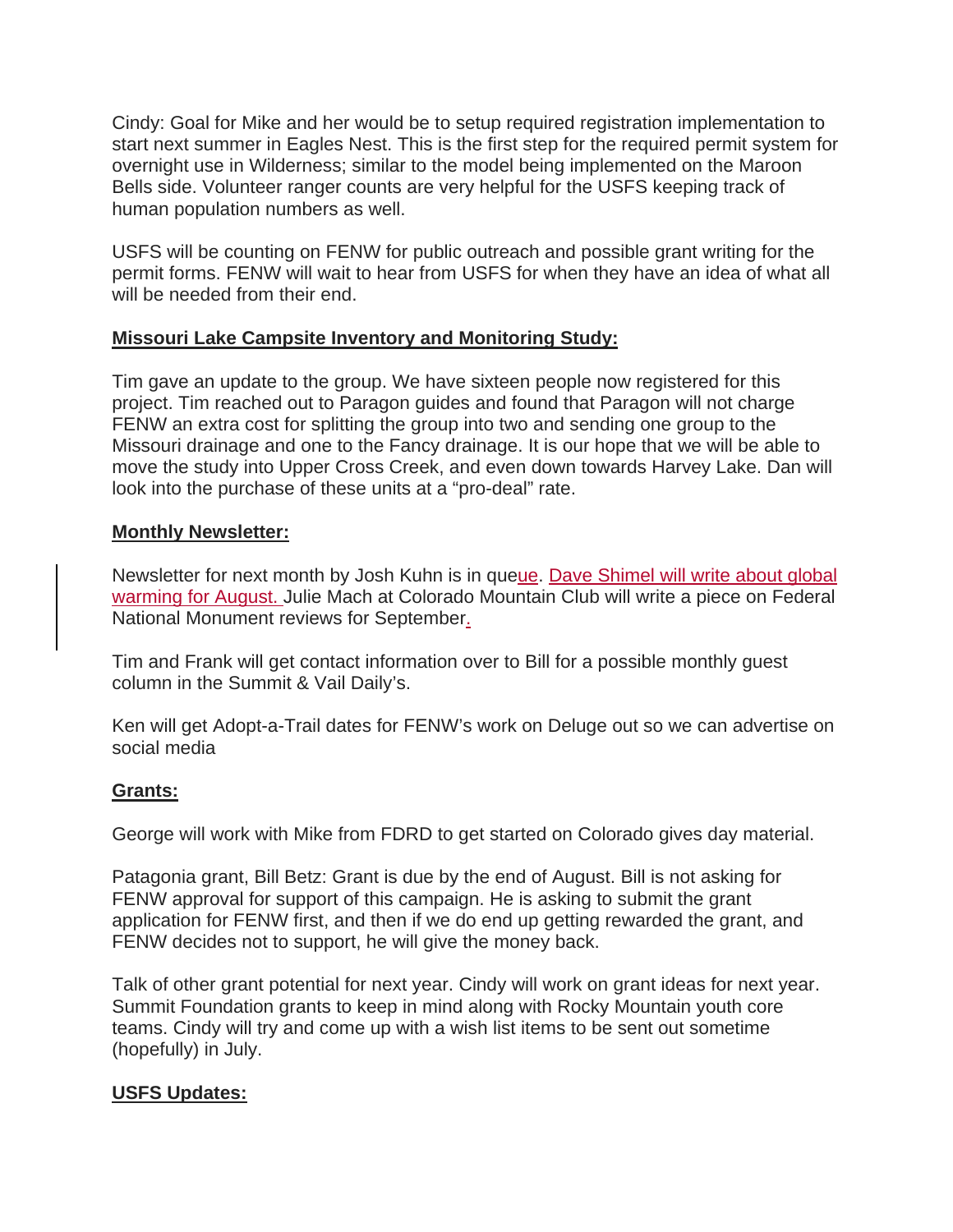Training for new USFS employees completed as of last week. Kickoff for the summer is in full swing. Cindy gave full update of where Summit trail crews are heading this summer and fall. Much of the same for Mike on the Eagle county side with the completion of training. It's GO time!

# **Volunteer Wilderness Rangers:**

Trail updates from volunteer wilderness rangers? Is this something we could share with the entire group?

June 3rd was training for incoming Volunteer Wilderness Rangers. Eleven new volunteer wilderness rangers in total got trained. We continue to see more and more younger people interested in this cause.

July 8<sup>th</sup> is the annual FENW/FDRD trailhead hosting day. Sounds like many trailheads will be staffed this year. Ken will have several volunteers who will sit, mainly at booth creek TH during the weekends to speak with hikers entering in the Wilderness. Two volunteers had knee replacements so this will be a great fit for them this summer.

# **New Business:**

Discussion around board meeting (planning meetings) time and locations. The decision was made to keep the format of 17:30, on the fourth Thursday of the month. Our first video conference has been successful, so we will try this format at the two USFS office locations going forward.

Clarification to Kate's role with USFS was brought to light, and clear. She is a private employee of the VVMBA, so she's still eligible to be on the board.

Renewal notices for people to pay membership dues is not happening. Need to revisit at the next board meeting to formulate ideas and solutions.

*Bill motioned to add FENW's name to the list of supporters of the Continental Divide Wilderness and Recreation Act (CDWRA). George seconded and the motion passed.* Tim will make sure our name gets added to the list ASAP.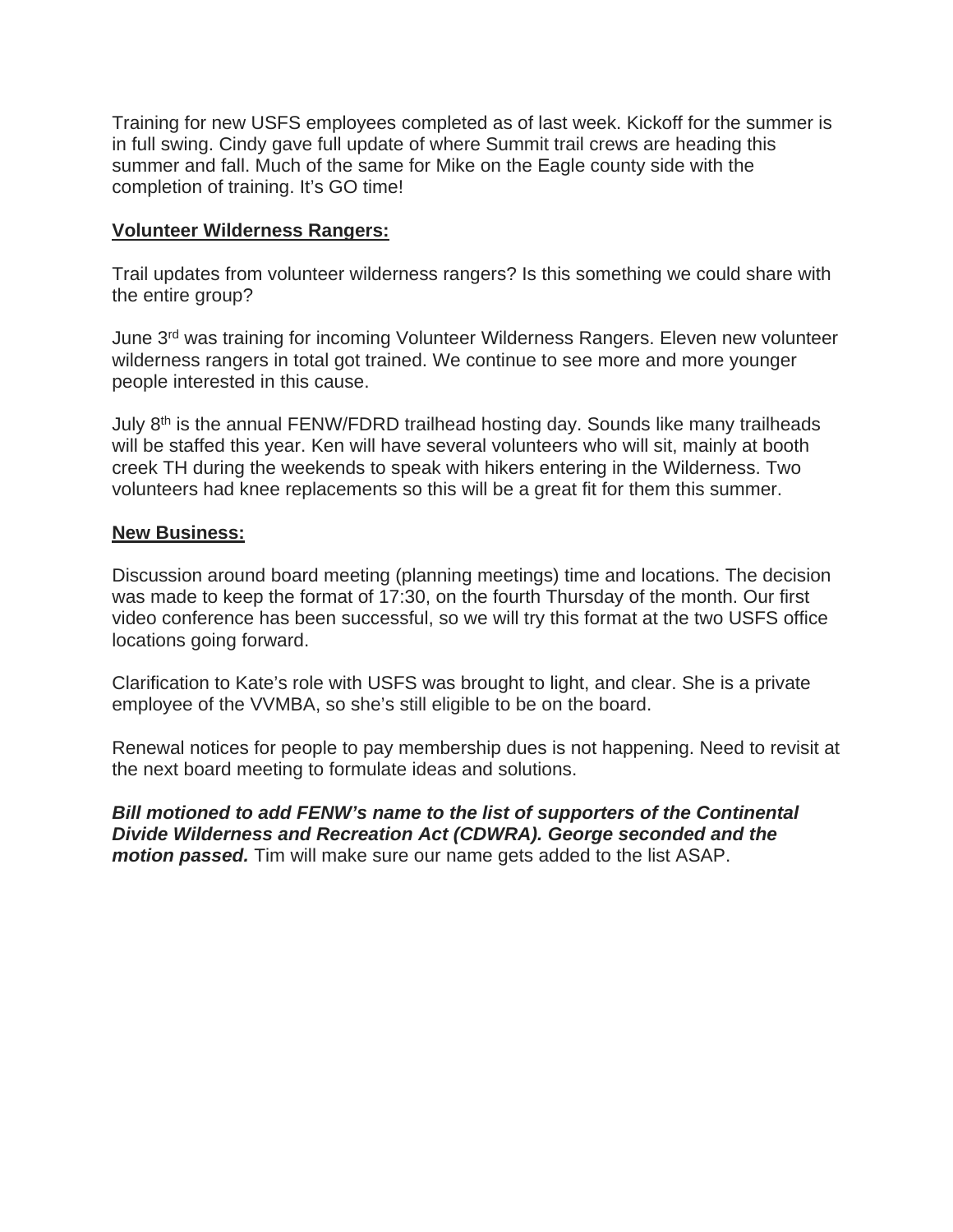# **Friends of the Eagles Nest Wilderness**

# **Planning Meeting**

# **July 27th, 2017**

# **Dillon / Eagle-Holy Cross Ranger Districts (Video Conference Call)**

Minutes by: Tim Drescher

### **Attendees:**

FENW Board: John 'Currie' Craven, Kate Demorest, Frank Gutmann, Bill Betz, Tim Drescher, Ken Harper, Jerry Kelly

Guests: Karn Stiegelmeier (Summit County Commissioner)

USFS: Cindy Ebbert, Mike Beach

Proxies: Dan Siebert proxy to Tim Drescher, Chris Turner proxy to Bill Betz

### **Review / Approve Minutes:**

Bill motioned to approve the June minutes, Jerry Seconded. *Motion passed to approve the June Minutes.* 

#### **Review / Approve Agenda:**

Ken made a motion to approve the June agenda, George seconded. *Motion passed to approve the July agenda.*

# **Karn Stiegelmeier Update / Renaming the Gore Range:**

-There is an effort amongst a number of people to rename the Gore Range. October 9th is Indigenous People's Day, where the renaming group will announce the campaign to rename the Range.

Lord Gore was in fact considered to be quite the bad guy. George Gore slaughtered thousands of bison, elk, deer, bears, etc... Things were named quickly during the early days. Naming criteria back then were nowhere near what they are today. Gore never set foot inside the heart of the Gore Range. He did come as close as the Kremmling area. One candidate for a replacement name would be "Shining Mountains" - Ute translation, but looking for maybe something more specific. Oct. 9 event will be held in Summit County at the Community and Senior Center in Frisco. They will unveil their wish to change the name then. Karn would love to have our support.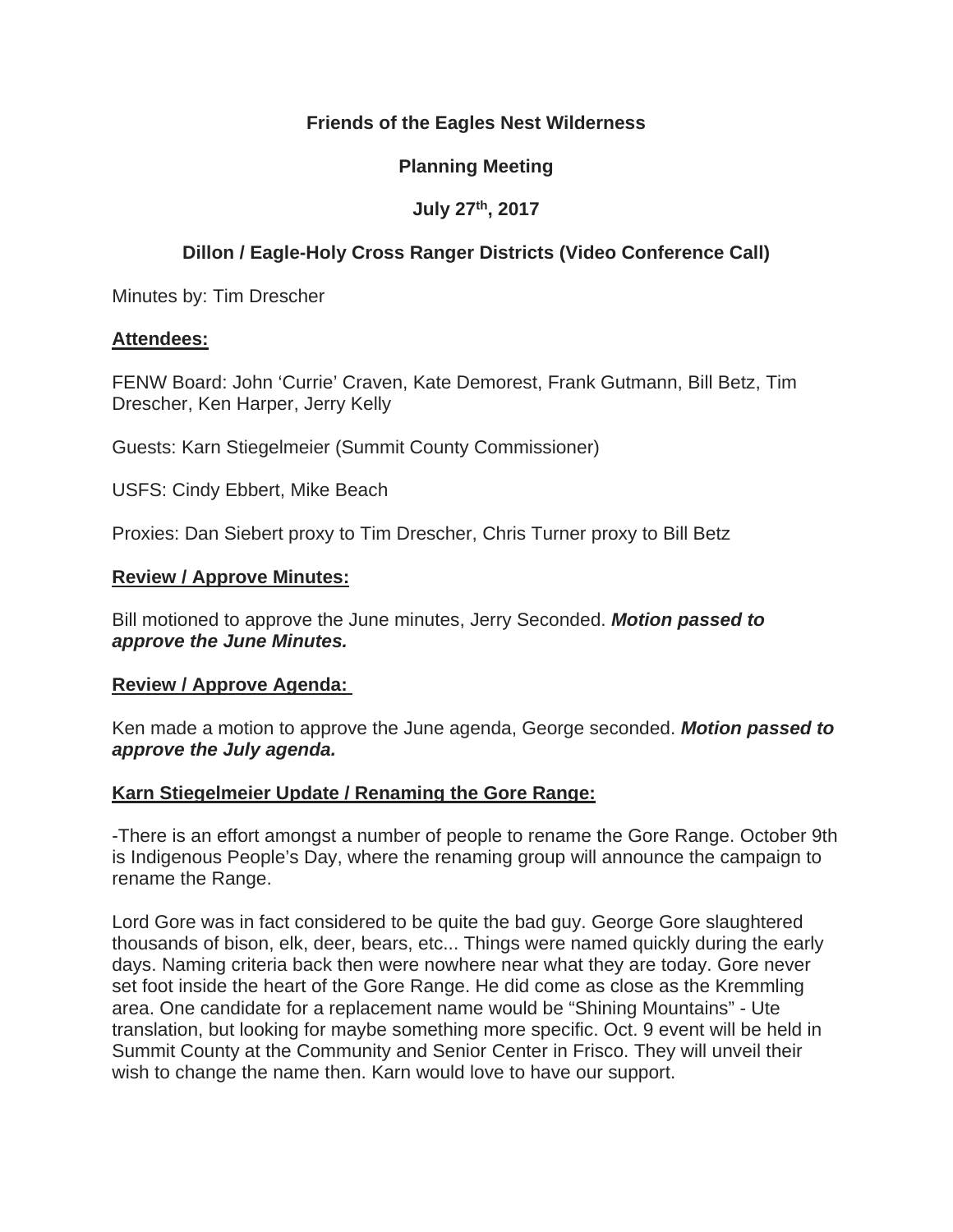The goal is to simply just change the name of the Range. Not an effort to make people change their "Gore" names. Gore creek, and everything around the Gore name would / could stay the exact same. *Tim made a motion to add our support for this effort, Bill seconded and the motion passed.*

# **Review/Approve Treasurer's Report:**

See attached treasurers report. *Motion to accept the report by Bill, Jerry seconded. Motion passed.*

# **New Board Member Discussion:**

New Treasurer position, Ken brought up George's recommendation. *Bill moved to add Ken and Tim as signatories, and keep George as temporary signer, Tim seconded. Motion passed.* Frank will volunteer to go to Post Office box and pick up FENW mail at the Frisco location.

No thoughts as to new permanent board treasurer.

# **New Board Candidate Letter:**

Tim and Ken support the letter. *Tim made a motion to approve the candidate letter. Kate seconded. Motion passed.*

# **Overnight registration:**

Hoping to get in the NEPA review per Cindy and Mike with support from their line officers.

# **Missouri Lakes update**:

Garmin GPS update from Dan in his email notes. We should know whether or not we will be receiving the units directly from Garmin by the end of August. 17 people signed up so far including Kate and four USFS employees.

# **Website and Cyber Presence:**

August newsletter on Global warming coming up. Zinke National Monument in September. Updated print article in the Vail Daily. Global warming with a global emphasis. Need to get into paper(s) if we can. If Bikes in Wilderness article gets run in the Summit Daily, make sure to change the title!

# **Grants / USFS Updates:**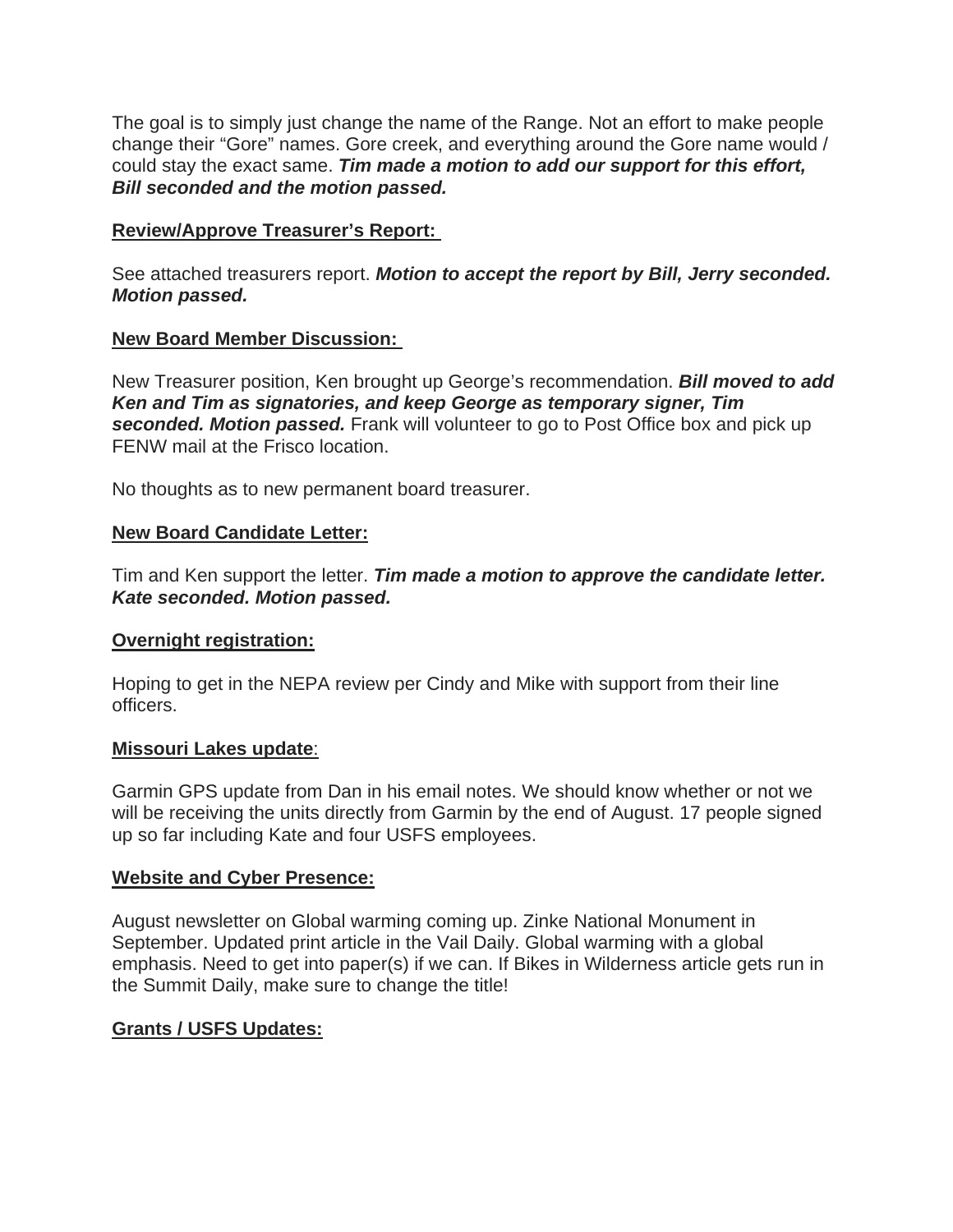Trying to get extra Rocky Mountain Youth Core weeks for trail maintenance. Could use a few more weeks next summer. Allocate funds where the funds are raised. NFF is giving a lot of money, but is trying to spread the uses for it much more.

Look for money to help strengthen Rocky Mountain Youth Core participation.

EPIC Promise Grants + Friends of Eagles Nest Wilderness =Terrific Opportunity

### **USFS Updates:**

We could consider putting out registration boxes before final NEPA process is complete for Eagles Nest.

Busy trail season. Four Wilderness rangers going to Wheeler Lake with FENW (Bill Reed) today. Traffic counters out (ten of them) on Summit County side. Trail clearing and weed spraying up Slate Creek last Friday.

Cindy still working on grant ideas for the upcoming cycle.

Upper Piney trail work was a success. Kids were good hard workers and are excited to do a similar project next year. Ken will go up again in about another month to see how things have progressed since then.

Over 1000 volunteer hours so far on the Adopt a Trail program this year.

# *Kate announced that she will be working with Bill Reed to take over his portion of the Stewardship projects going forward. Great news!*

The owners of the Bighorn Creek mining cabin have been bringing horses up the trail for restoration work of the private cabin. This effort will be featured on HGTV. Their intention is for the public to safely use it. USFS has reported that the owners and people doing the work have been doing a great job and are good people to work with.

USFS is constantly surprised by the number of people using the trails in East Vail based on traffic counter data.

#### **Volunteer Wilderness Rangers:**

Tim Mckennie letter to FENW conversation:

Context was troubling, as stated in the emails. We have not had any similar comments or feedback in the past. Jerry will follow up with Mike Mayrer to see if Tim M. had a response and what the response was, if the email bounced, etc…

# **Advocacy:**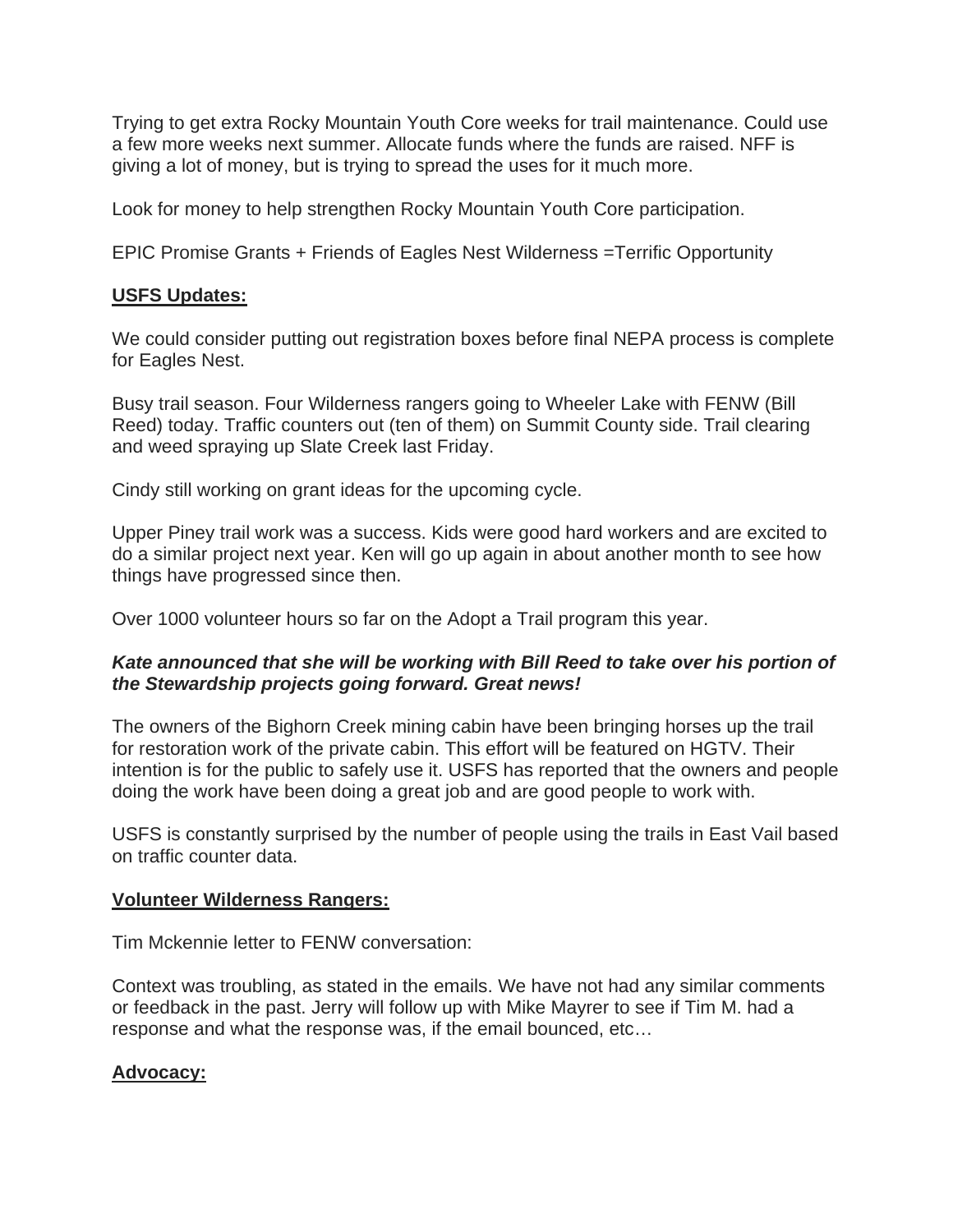The meeting had to be cut short due to time, and Tim's update on Slate Lakes was not addressed (signage, bridge over creek). Tim's Josh Kuhn updates were not addressed in the meeting either.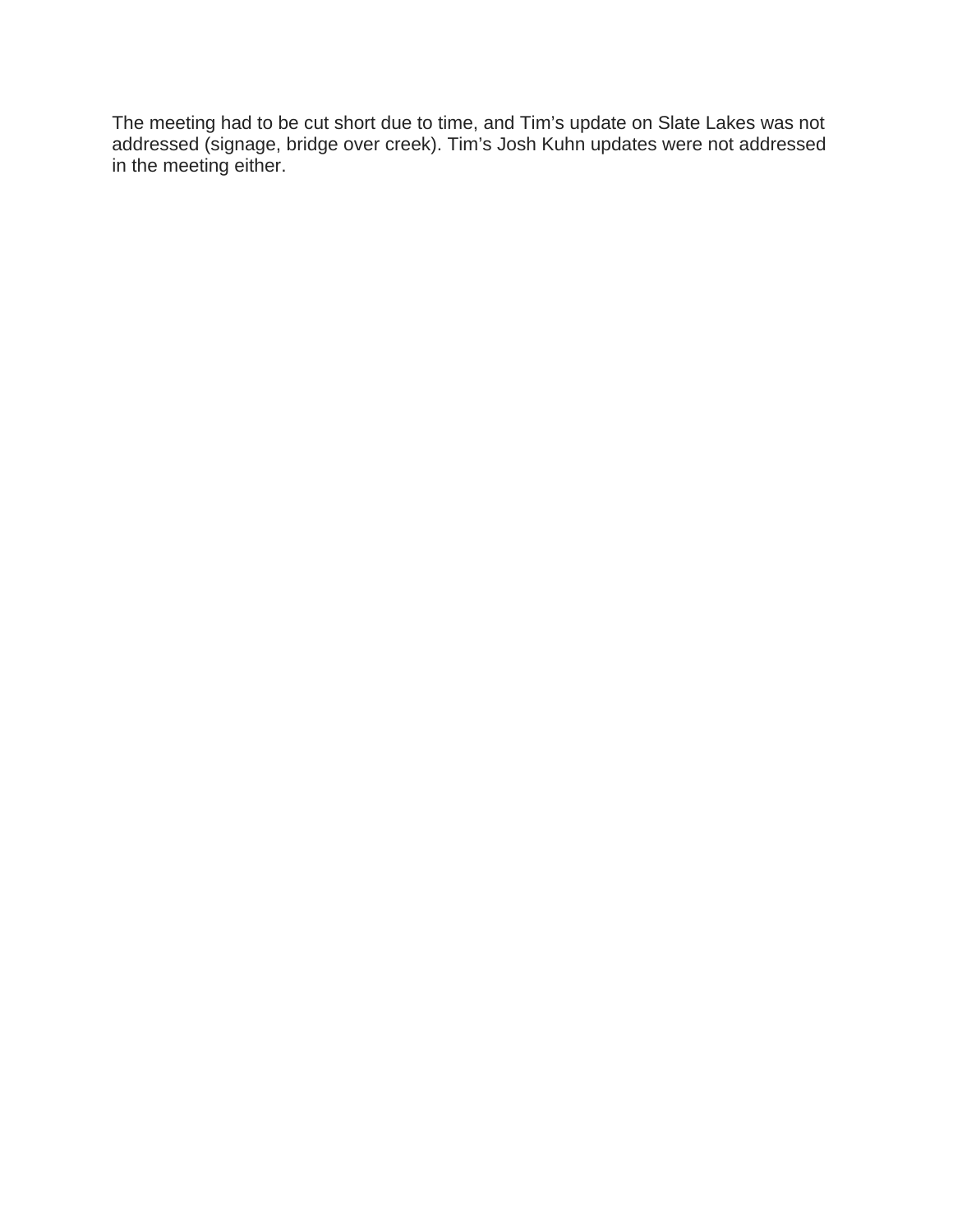# **Friends of the Eagles Nest Wilderness**

# **Planning Meeting**

# **August 24th, 2017**

# **Dillon / Eagle-Holy Cross Ranger Districts (Video Conference Call)**

Minutes by: Tim Drescher

### **Attendees:**

FENW Board: John 'Currie' Craven, Kate Demorest, Frank Gutmann, Bill Betz, Tim Drescher, Dan Siebert, Mike Mayrer

USFS: Cindy Ebbert, Mike Beach

Absent: Chris Turner, Jerry Kelly, Ken Harper

### **Review / Approve Minutes:**

Frank motioned to approve the July minutes, Bill Seconded. *Motion passed to approve the July Minutes.* 

# **Review / Approve Agenda:**

Bill made a motion to approve the August agenda, Frank seconded. *Motion passed to approve the August agenda.*

#### **Review / Approve Treasurer's Report:**

-Tim gave the treasurer's report for Ken in his absence.

Balance as of 7/31/17 = \$30,223.05

Projected balance @ 8/31/17 = \$28,917.46

# *Motion to accept the report by Bill, Dan seconded. Motion passed.*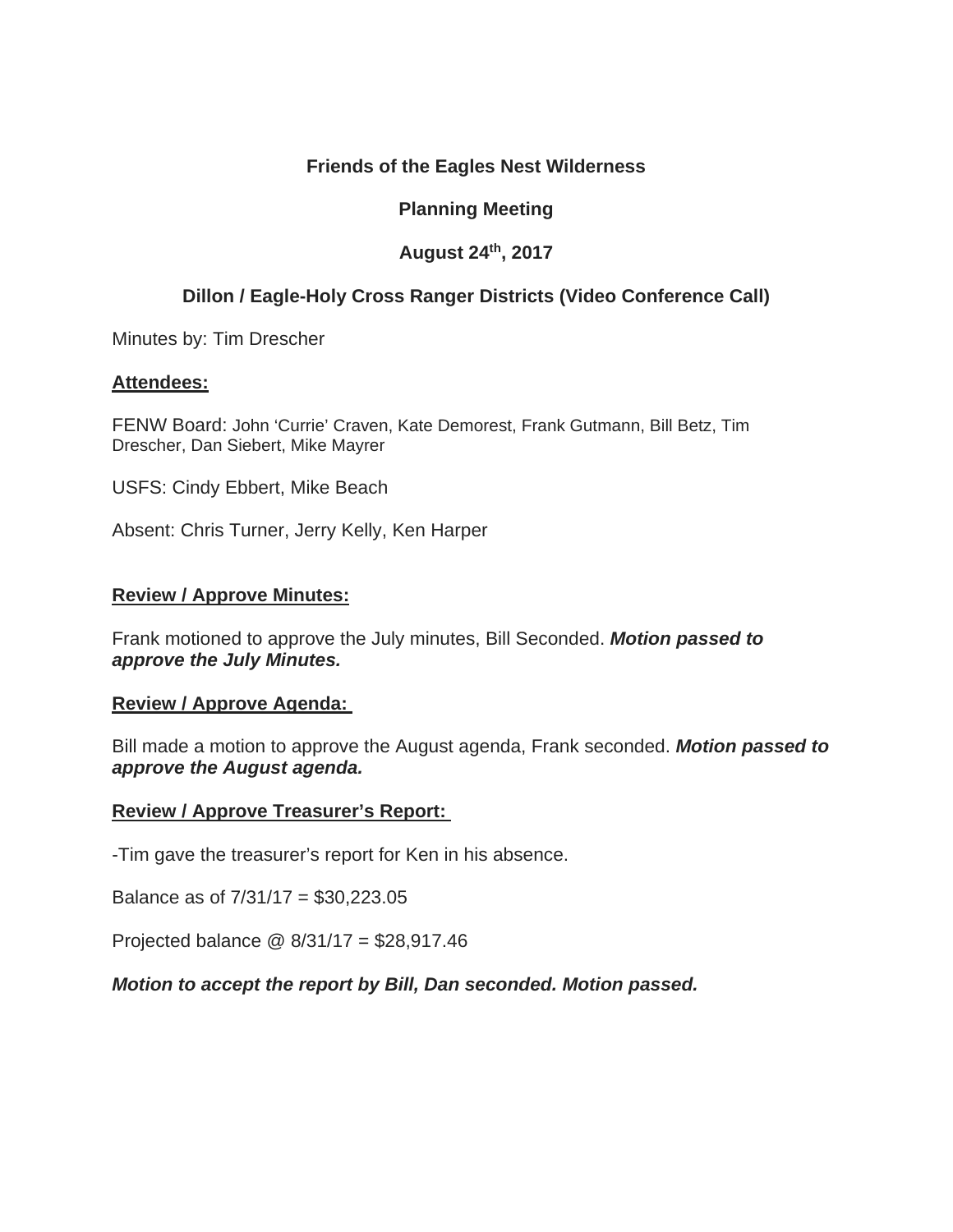# **New Treasurer Position:**

George is going to continue to volunteer as treasurer and pick up the mail. Currie suggested to continue as is for the time being. Discussion is tabled until Ken gets back.

# **Eagles Nest Voluntary Overnight Registration:**

Both Districts appear to be 100% behind the Eagles Nest Voluntary overnight resignations.

# **Garmin GPS update**:

Dan needs our tax ID # in order to order the units through Garmin grant program.

# **Missouri Lakes Campsite Monitoring Project:**

Tim will get back with John LaConte (Vail Daily) to ask about the article on Missouri Lakes work project, so we can potentially get an article in the paper.

# **Website and Cyber Presence:**

We were able to run the 'Bikes in Wilderness' article and the 'Global Warming' article in the two Daily's.

Julie Mach's article on National Monuments in the newsletter is coming up for September.

# **Grants:**

October 15th is the deadline for Wilderness Steward grant (reference Mike Beach's email).

Bill Betz will assist with Summit Foundation grant. Mike Beach will meet next Tuesday to formulate ideas for grants. This ties into the Wilderness scoring criteria. NWSA grant and EPIC promise grant possibilities.

# **Forest Service Updates:**

Cindy: Status quo with field implementation. Two field interns left recently. Cataract Bridge replacement coming up during the end of September. Trying to keep it a small, core group of people, however they will need people for traffic control.

Mike: Similar comments to Cindy in regards to a successful summer season so far. Wilderness crew is on the tail end of their campsite inventory project for the summer.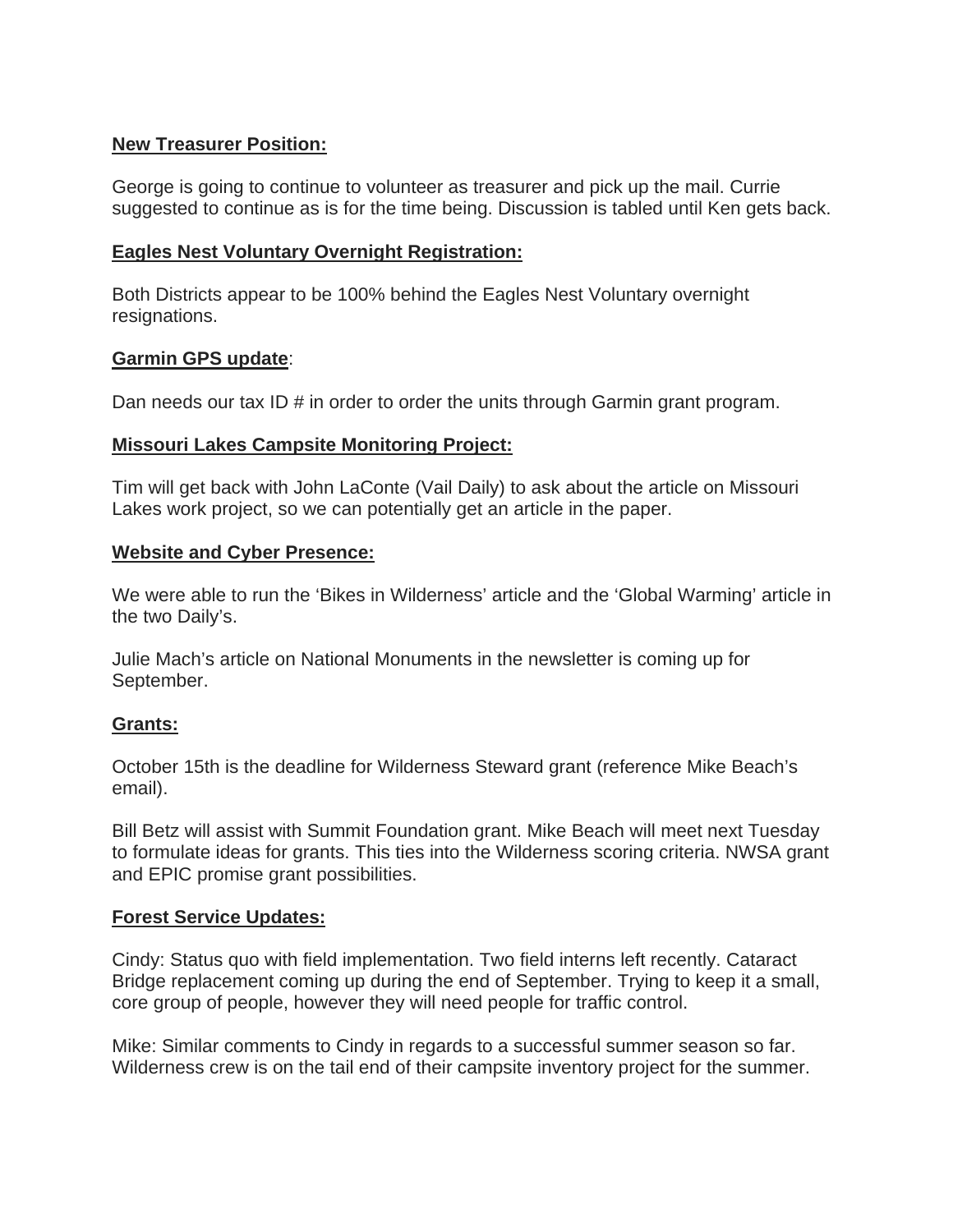Having a great year. Ended up completing nearly all of Holy Cross Wilderness campsite monitoring this summer. The crew certainly outperformed themselves.

### **Work Projects:**

We haven't gotten any word from Bill Reed on his projects or reviews on how things have gone.

Frank gave an update on the Acorn Creek project, update was already on Facebook.

Slate Creek bridge discussion: USFS knows about the severely defunct bridge. The bridge became impassable this past year. Signage discussion around Slate.

#### **Volunteer Wilderness Rangers:**

The volunteer program has had another good year. October 16th is annual appreciation party for volunteers.

National Forest trails, not just Wilderness trails. George and Ken are interested in training rangers in the future to not only cover our Wilderness areas, but National Forest trails as well. Tim brought into question the argument that non-Wilderness trails should not be our priority. Bill agreed.

#### **New Business:**

Membership: What is a member?

Frank made a motion to form a committee to answer some of the tough questions for membership and what it entrails. Frank and Mike volunteered to be on the committee.

#### **Annual Meeting:**

Ratify acts of the board is what the annual board meeting is for. We need to decide Annual Board Meeting details. Bill Betz volunteered to create a Doodle poll to in order to see when people were available to attend an annual meeting.

Currie will check on the "Frisco Center" for availability for the meeting. Discussion was made about Mike and Tim will doing a recap of the MO Lakes campsite inventory trip.

# **SCHEDULE CHANGE: Tuesday, September 26th 2017 was decided to be the date for the next board meeting due to scheduling conflicts.**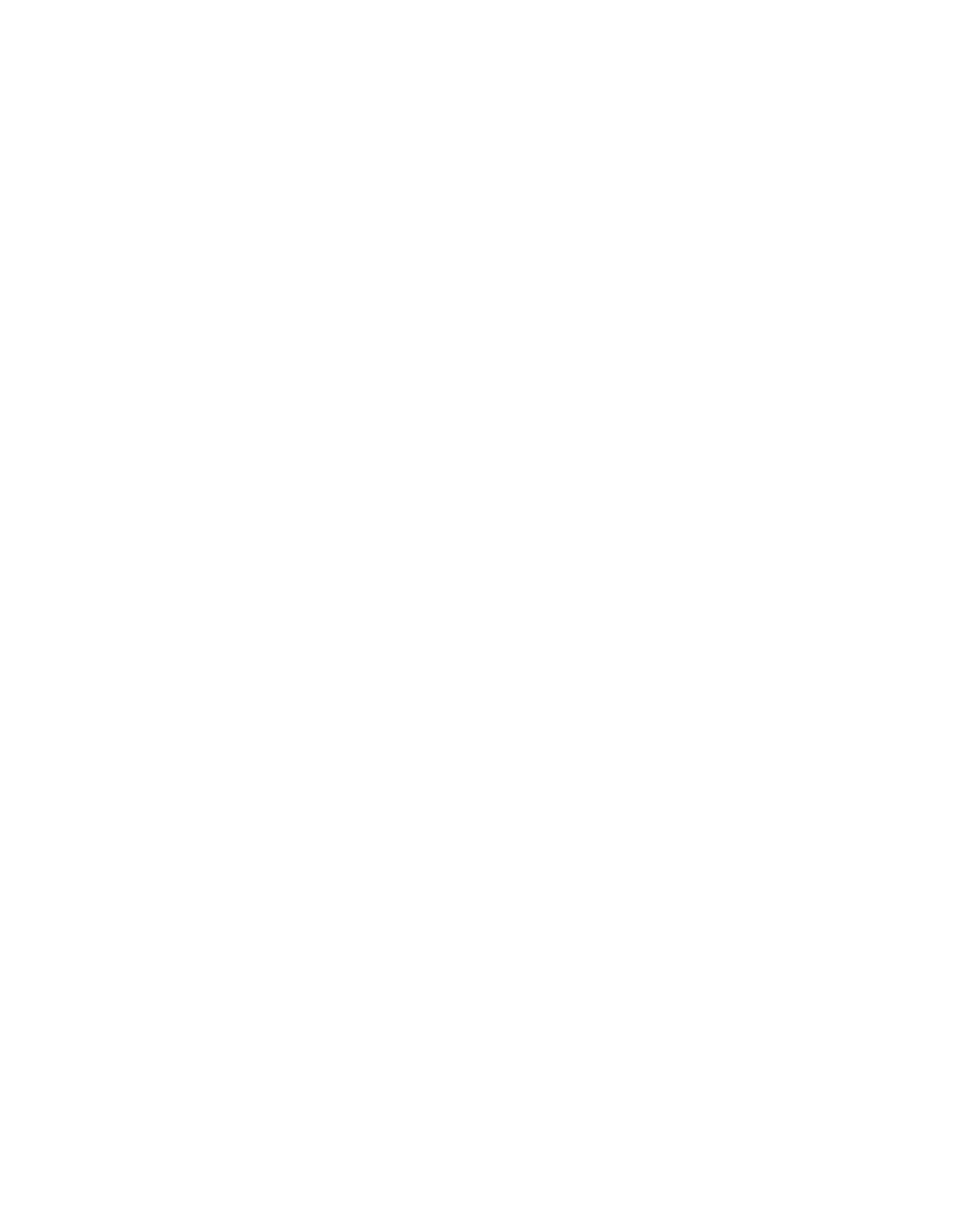Friends of the Eagles Nest Wilderness

Planning Meeting Minutes

26 September 2017

Dillon Ranger District Office, Silverthorne

5:41 PM Roll call/Introductions:

 Attendees: Currie Craven (CC), Bill Betz (BB), Cindy Ebbert (CE), Ken Harper (KH); Kate Demorest (KD), Chris Turner (CT), Mike Beach (MB), Dan Siebert (DS), Frank Gutmann (FG).

Agenda approved; Minutes approved (BB moved/DS  $2^{nd}$ )

Treasurer's report: \$28,204 in bank; discussion of adjustments to budget for Missouri Lakes project (which was ended a day early due to bad weather). What to do with leftover money? Nothing, ask NWSA for advice.

Old business:

1. Annual meeting: Monday, November 13. A lengthy discussion led to a suggestion by KD (BB moved, FG 2<sup>nd</sup>, passed), namely that the program comprise presentations by various FENW people summarizing 2017 accomplishments. CC will organize venue, food; KD will arrange program (topics (progress reports by FENW), timing, powerpoint); BB will publicize in newsletters, website, facebook. When details are set, CC or KD will send details to BB for posting. CT suggested that the event be split into two parts ‐ business meeting and program. CC will lead the business meeting part of the event ‐ election of Board members. They will then elect officers. CE suggested creating a brochure to send out by email; CT agreed to create brochure, although with the other announcements planned, the utility of this is not entirely clear, particularly because we do not have "members" separated from the 600 newsletter recipients.

 2. Website: BB reported on upcoming newsletters: October (Rename the Gore Range) and November (Bighorn Creek cabin). The Vail Daily gave us a bump in website visits when it published Tim Drescher's (updated) newsletter essay. The Summit Daily published Dave Schimel's newsletter essay, but despite written requests well ahead of time from BB and Tim Drescher, they failed to acknowledge us as the source.

3. Grants:

a. CE & BB will write a proposal for the 10/18 deadline to the Summit Foundation. It will request support for Rocky Mtn Youth Corps crews in 2018.

b. CE suggested that we apply to NWSA. A 1:1 match is required, with preference given to cash matches. Topic: Must be WSP criteria, of which two are relevant: education (we need more time to do this one; save it for 2018) or weeds. CE suggests weeds, with Wilderness targets in both Eagle & Summit counties. A contractor will be hired to spray with stock (\$1K/day; minimum \$5K). CE suggested asking NWSA for \$2.5K, with a \$2.5K FENW cash match *(this was favored, but I have no record of a motion, 2nd, or vote taken*). CC is FENW point person for the application. Finally, CE and MB would like FENW people to play a larger role in the writing of grant applications, and not merely be a signatory organization to applications that they prepare.

c. Colorado Gives: no news. KH reported that George Ressequie will create our profile and Mike Connolly will "train" us in the application process. KH will follow up.

4. USFS

a. CE reported that the summer season/year is wrapping up. Her interns and Rangers have left, although Wilderness Ranger Anne is staying through the autumn. On Tuesday, 10/1, the crane will be placed in readiness for the bridge replacement on Cataract Creek. The Lost Lake turnpike is done.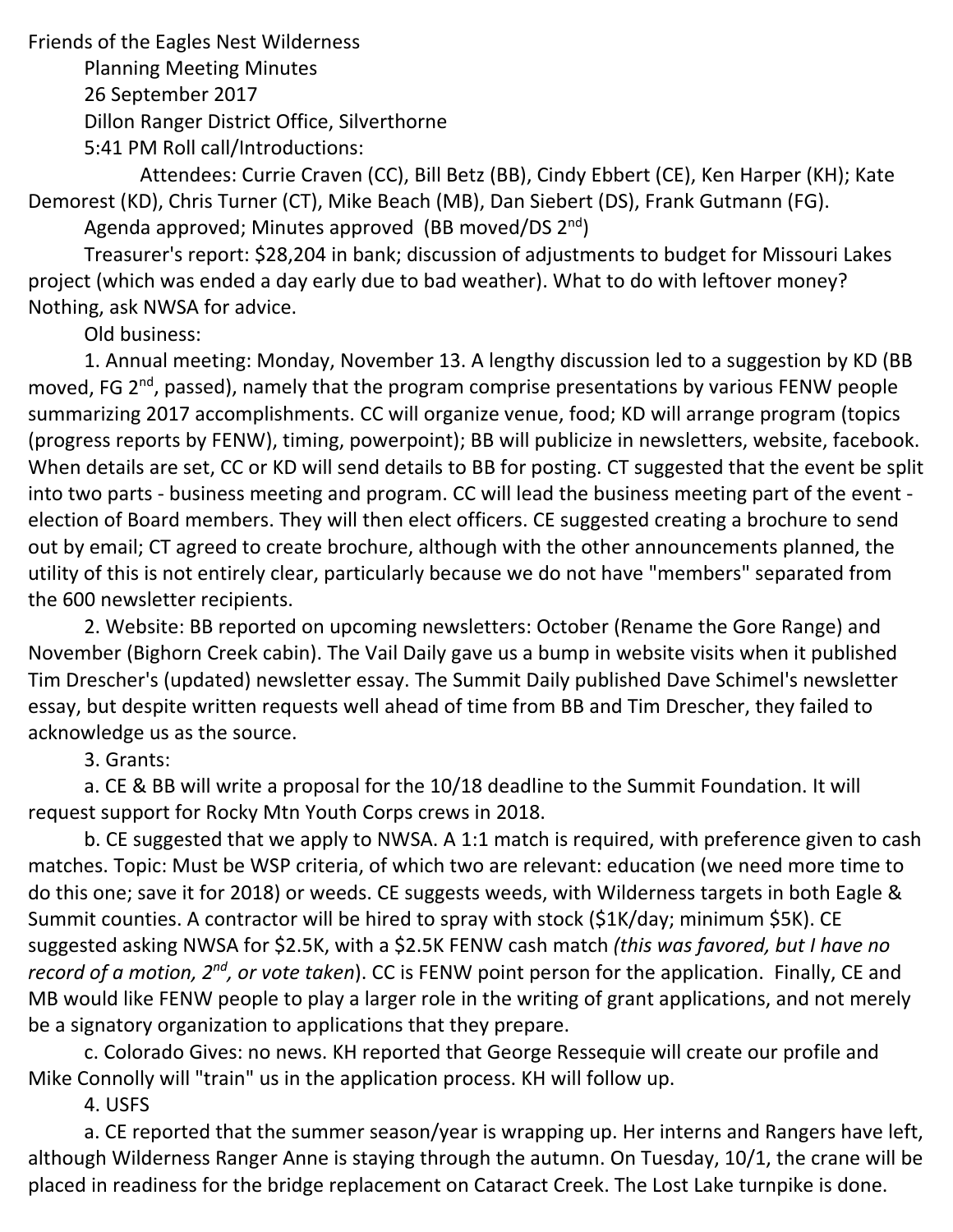b. MB reported that 2.5 weeks of crew work remain. The Holy Cross campsite inventory is complete: about 800 campsites total were counted. The Missouri Lakes project, which had to be aborted early because of weather, was subsequently completed.

5. Projects. KH reported on the Missouri Lakes project ‐ work Thursday PM, all day Friday, out on Saturday morning. His team of 3 examined about 40 campsites. Overall, the crew obliterated 50‐ 70 illegal campfire rings, as KH's back testifies.

6. Membership: FG presented a two page draft letter that solicits dues (\$25), to be sent by post to the ~200 people for whom we have physical addresses (George Ressequie has this database). Discussion followed, leading to the suggestion that a more detailed account of FENW projects be included, like the hardcopy newsletters sent semi‐annually up until 2015 (see http://www.fenw.org/img/2015newsletter.pdf for the last one). These raised (according to George Ressequie) about \$5K annually (5‐10 times more than by online solicitations since 2015). CT offered to have the newsletter update printed (in color) for no cost to FENW. BB will guide preparation the document, aiming for a January mailing.

7. VWRs: KH announced details of the Ranger Appreciation Party: Monday, October 2, Shrine Pass, Jay's Hut, 5PM, RSVPs appreciated, CE's interns and Rangers are invited, too; Qdoba is catering again; BB will put announcement, map on website (VWR page). Fun prizes will be awarded, like last year.

8. Adjournment 7:15 PM. Next meeting: Thursday, October 26, 5:30 PM, same venue Respectfully submitted, Bill Betz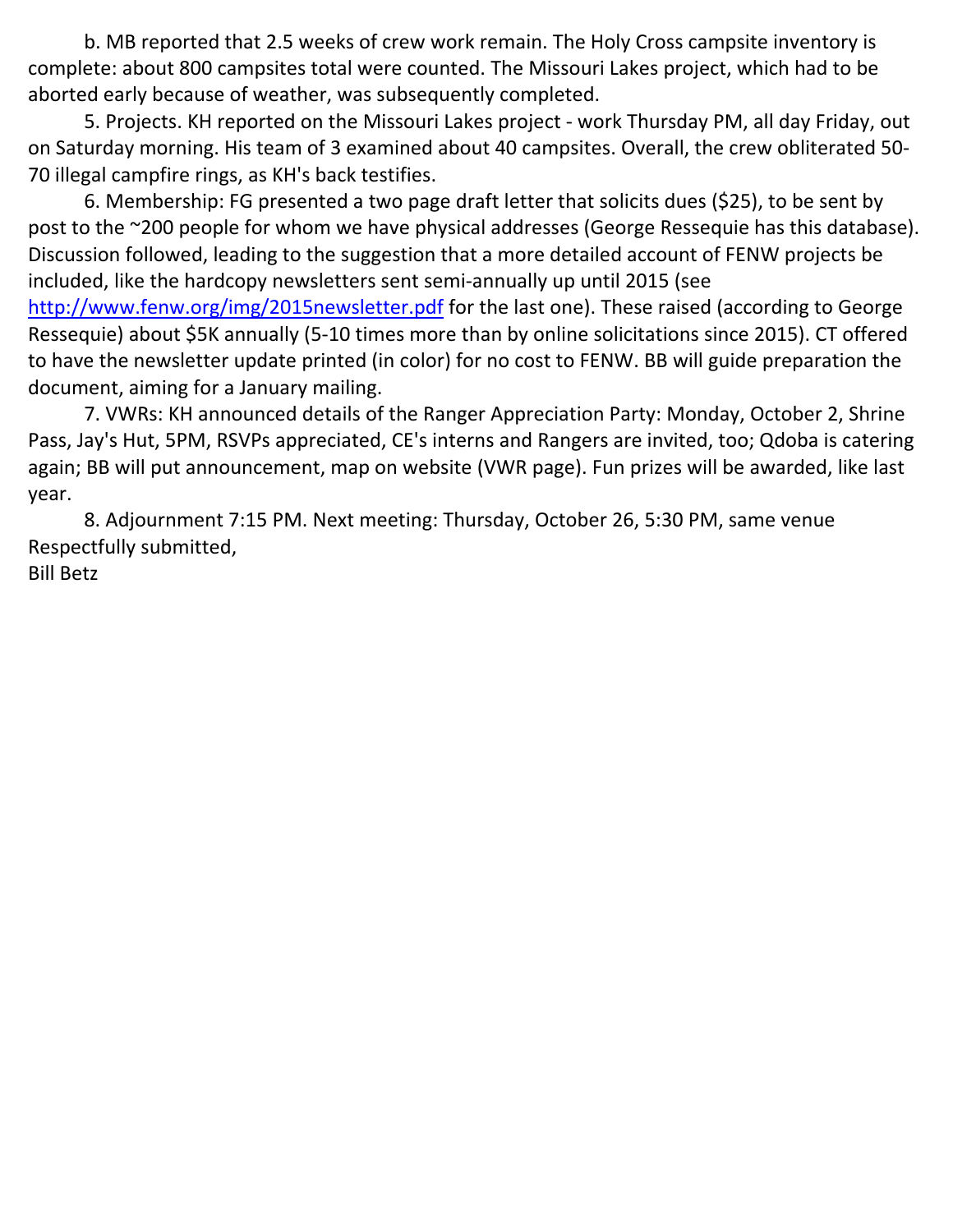Friends of the Eagles Nest Wilderness Planning Meeting Minutes 26 October 2017 ENHOA Community Center

5:35 PM Roll call/Introductions: Attendees: Ken Harper (KH), Bill Betz (BB), Chris Turner (CT),

Frank Gutmann (FG), and by phone: Dan Siebert (DS), Tim Drescher (TD).

Minutes approved (BB moved/DS  $2<sup>nd</sup>$ )

 Treasurer's report: \$29,225 in the bank. Past month: Expenses \$407 (gift card); Receipts \$1121 (\$180 dues; \$85 Kroger; \$856 A Basin)

 Expressions of thanks to George Resseguie for allowing us to use the ENHOA Community Center for our meeting today.

# OLD BUSINESS:

 1. Annual meeting: Date **Thu Nov 30** because both Currie and KH can attend (BB moved, 2nd TD, passed unan.). TD asked about venue. He felt that we should not use a special venue, that there was little hope of attracting a significant crowd. He suggested DRD (and HXRD only as a backup for Eagle County board members, in case of poor weather). TD suggested that we combine the November monthly meeting with the Annual meeting (first monthly, then Annual). KH said that in past years (before 2015) 10-15 non board people have attended, and suggested an email announcement be sent to those on the list of 'members' that George Resseguie kept (n=~150 people). BB will draft an email and send to KH for editing. TD asked about food suggested having a meal; KH said that we can afford that. Currie had agreed earlier to arrange food, and it was hoped that he would do the same for this meeting. CT inquired about EtOH - not allowed in USFS (perhaps a parking lot warmup?). BB suggested adding a 3<sup>rd</sup> meeting at which the board elects officers (especially the new president) to follow immediately the other two (DS moved, 2nd TD, passed unan.). Further discussion included the following: it was thought that a secret ballot for officers would be appropriate; it was suggested that if you want to nominate someone, first secure his/her approval and then send an email in advance of the meeting explaining intent to nominate and explaining why (qualities of nominee); if DRD is not available (e.g., Cindy Ebbert not attending), then we inquire about ENHOA Community Center; it was thought that a 5:30 pm starting time would be good.

2. Grants:

a. Weed grant: Cindy Ebbert's original suggestion (see minutes from 170926) was an application to NWSA for weed mitigation on the east side of ENW. That deadline (10/15) has passed; no application was submitted. KH described another potential source (NFF) - application is due in Jan 2018. NFF is the source of 8 grants received by John Taylor. FG expressed concern that the funds be managed for use on the east side of ENW (Steve Elzinger is the USFS weed rep, but works out of the HCRD office). John Pickering is the sprayer of choice. KH will follow up with Cindy Ebbert to determine the optimal route forward.

b. Rocky Mtn Youth Corps hire: BB reported on the TSF application for a RMYC crew for 2 weeks, submitted 10/18. Cindy Ebbert was the prime mover, George Ressequie spent a lot of time putting the budget together, and BB wrote most of the narrative. We should hear the result in late December. NOTE: The application says that 100% of the board members have joined/donated to FENW. **BOARD MEMBERS: PLEASE BE CERTAIN THAT YOU HAVE JOINED/DONATED IN THE PAST 12 MONTHS. DO THIS BEFORE DEC 1.**

c. Colorado Gives: KH will follow up with George Resseguie.

d. Archive: DS suggested that there be an easily accessible, central repository of archival materials such as grant applications, minutes of meetings, by-laws, and so forth. A discussion ensued about the best method. BB can do it on the website; DS suggested an external hard drive; CT suggested a Google Cloud Platform. FG said that John Taylor had erased all but one of his 9 grants (8 to NFF), and that perhaps we could get copies of them from NFF.

e. FENW expenses to TD & wife to attend the Colorado Wilderness Gathering in Palisade Oct 28-29 (they attended the inaugural meeting last year, and found is highly useful). It was unanimously agreed that a majority of the board had voted to pay their expenses again this year.

 3. Website: BB reported on the October newsletter ("Rename the Gore Range") and the Oct 9 Indigenous Peoples Day meeting organized by Karn Stiegelmeier (see http://www.fenw.org/rename-gore-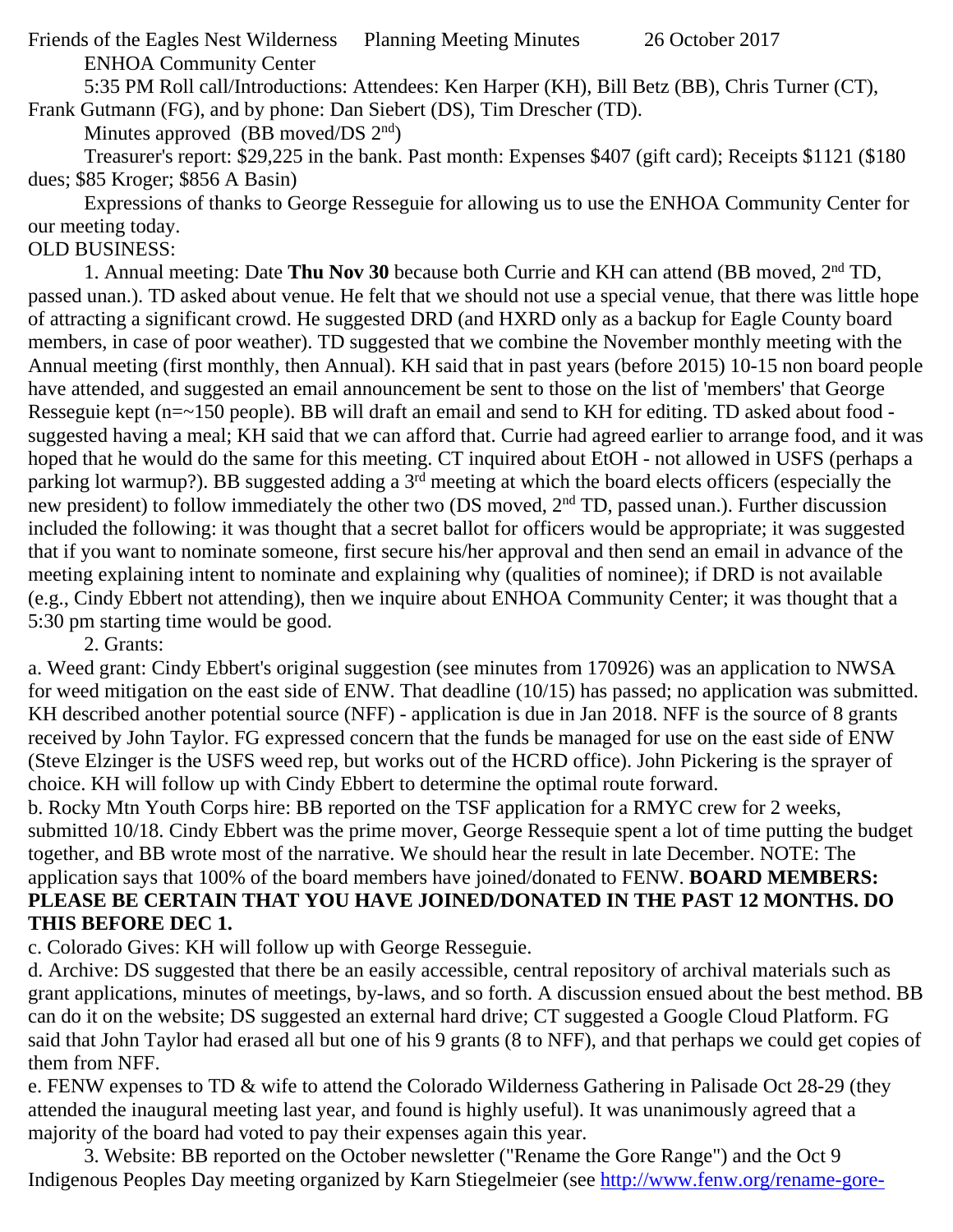range/ for links). Currie gave an opening talk, BB & Joan Betz staffed an FENW table, and FG and Mike Mayrer helped out. The November newsletter will feature an article by the owners of the Bighorn Creek cabin, who have made an extraordinarily generous gesture by renovating it and leaving it open to all - Friends of ENW in the truest sense, particularly given the greed of others who own inholdings in Wildernesses (e.g., Tom Chapman).

# NEW BUSINESS:

1. TD asked if anyone had followed up with Bruce Field, an extraordinary candidate who submitted an application to become a VWR. KH will remind Mike Mayrer to write a welcoming note to him, and copy to the officers.

2. DS inquired about an email master list. CT suggested that it's easy to have people send their emails to 'master@fenw.org' and that it will be forwarded to the list. CT said that our internet service provider (InMotionHosting) should be able to do that. BB will try to create such an account and report back.

3. FG sparked a vigorous and enthusiastic discussion. He expressed an urgent need for FENW to have a work session/workshop/retreat that is moderated by an experienced facilitator, sometime in the coming months. TD opined that it should not be difficult to identify such a facilitator, and suggested that this should be an early item for the new officers to be elected in November. DS concurred. CT thought it too early to do now; KH said post 11/30 the new board should address it; DS & CT concurred.

DS hopes that a trail work plan for 2018 will be forthcoming (from Kate Demorest).

 4. FG suggested that FENW work with Tom Koehler (Doozy Martin colleague) to help him create a coalition of outdoor groups, especially with a calendar that groups post on, to minimize conflicting dates. FG will follow up with Doozy and Tom.

5. FG reported on the annual Tool Shed cleanup - 4 FDRD employees and 2 volunteers (including FG) showed up. This was an agenda item at a previous FENW meeting, but was not discussed; BB posted the notice on the FENW website. No report followed the event; FG will write one and send it to BB for posting on facebook.

6. DS described how he keeps an idea book, where he jots down new ideas. He would like to have a method for disseminating and discussing these (beyond submitting agenda items). For example, he wonders about FENW granting small (\$300-400) scholarships to students (high school, CMC) for projects such as an essay about wilderness, or a redesign of the FENW logo (favored by TD). KH suggested that we look at the need to maintain a balance of \$25K in our account; it has been "just sitting there" since he joined the board 7 years ago. He wonders how VVMBA used GoFundMe to raise \$50K. CT suggest that we have a central repository not just for archival information, but for dynamic discussion of ideas. CT will write a proposal to do this. DS suggested that we identify 15-20 people of interest to FENW and send to them a list of questions (much like BB is doing for the December newsletter by Joel Gratz of OpenSnow). DS agreed to assemble a list of candidates to be contacted.

7. It was requested that BB include in the minutes a review of the new by-laws. Here it is: In Feb 2017 the board voted unanimously to change its structure of officers. Instead of President/Vice

President/Secretary/Treasurer with no term limits, we will move to a system based on that of the Poudre Wilderness Volunteers. The Secretary and Treasurer positions are not changed. The Vice President position is abolished. The President serves just one year, after which s/he becomes Immediate Past President (IPP) for one year. A new position - President-Elect - is elected each year, and then becomes President, and then IPP in successive years. BB suggested that, at the November 30 meeting, we NOT elect a President-Elect, but wait until the new President has an opportunity to express her/his opinion, given that the President and President-Elect must work closely together, especially during the first year of the new administrative structure. Rolls of officers: The President-Elect acts much as the vice president did (e.g., presiding in the absence of the President). The IPP "serves in an advisory capacity to the current President" (new by-laws).

 8. Adjournment 7:10 PM. (FG moved, 2nd BB, passed unan.) Next meeting: Thursday, November 30, 5:30 PM, DRD only (not HCRD) Respectfully submitted, Bill Betz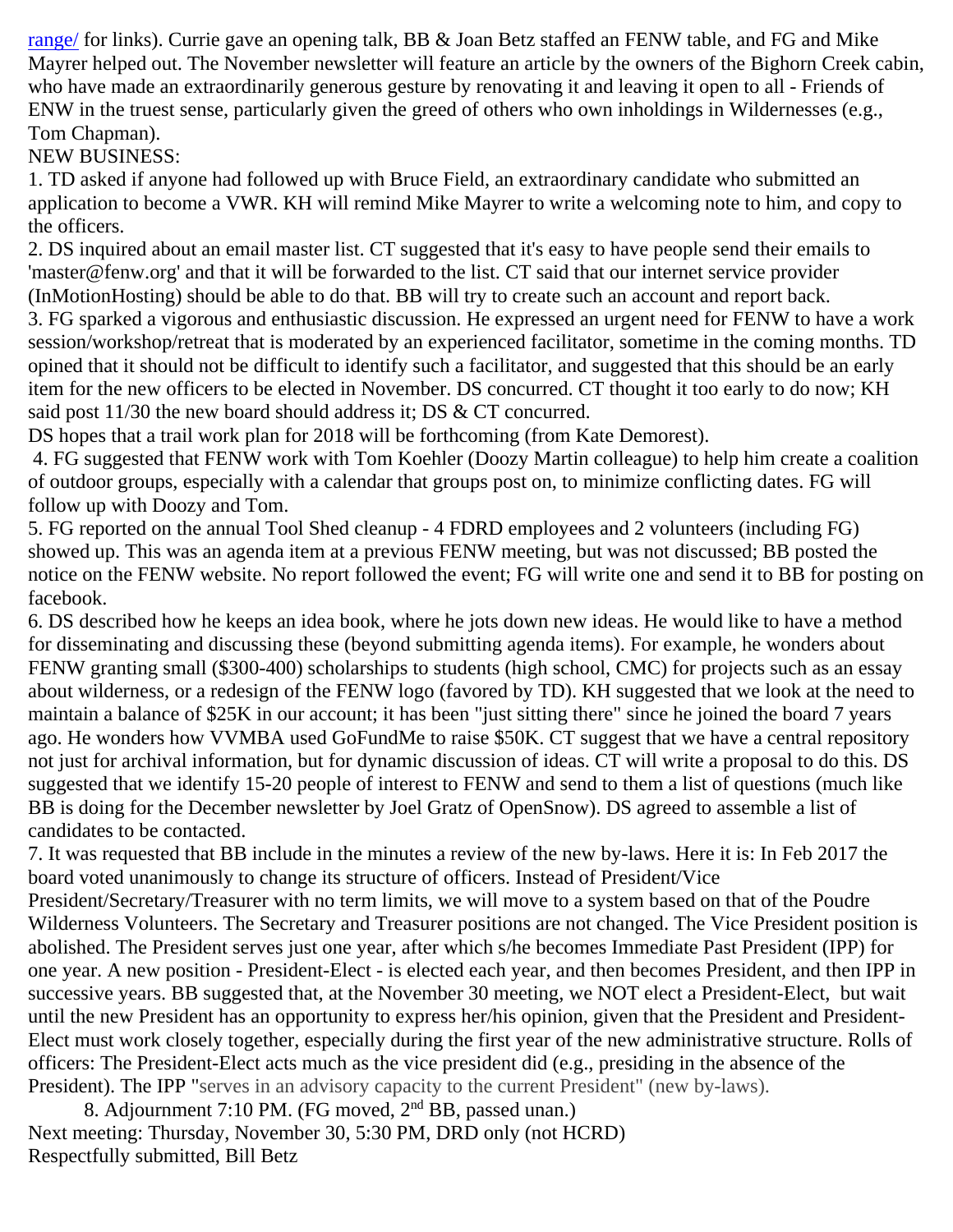# **Friends of Eagles Nest Wilderness Planning Meeting & Annual Meeting (Combined) November 30, 2017 Eagles Nest Homeowner Association Clubhouse**

#### **Attendees:**

FENW Board: Bill Betz, Ken Harper, Dan Siebert, Tim Drescher, Mike Mayrer, Frank Gutmann, Kate Demorest, Jerry Kelly, Currie Craven, (Absent: Chris Turner)

Guests: Maryann Gaug, Bob Theodore

USFS: Ken Roy Waugh

#### **Introductions:**

Individual introductions of attendees went around the table

#### **Review / Approve Minutes:**

Tim made a motion to approve the October meeting minutes, Jerry seconded. *Motion passed to approve the July Minutes.*

#### **Treasurers Report**

The projected bank balance as of 11/30/2017 is \$31,279. Reference the November Financial Report.

Ken noted that FENW was not billed for our return trip from Missouri Lakes, due to having to bail on the trip an entire day early (due to weather).

We have already received quite a few donations from signing up with the annual CO Gives event. There is a drawing that Colorado Gives does for all organizations that participate in the event, and are able to receive more than ten donations. The winning organization will receive a gift of \$25,000. One major stipulation to this is that the ten donations need to be received on the day of the  $5<sup>th</sup>$ , in order to be eligible for the drawing.

Bill brought up the idea of asking the CO Gives organization about different criteria for being able to participate in annual event. It is sometimes difficult for smaller organizations to hold assets of at least \$25,000. He mentioned Poudre Wilderness Volunteers and Friends of Indian Peaks Wilderness as being in the same conundrum as FENW.

Bill made a motion to approve the November Treasurers Report, Kate seconded. *Motion passed to approve the November treasurers report.*

#### **Newsletter**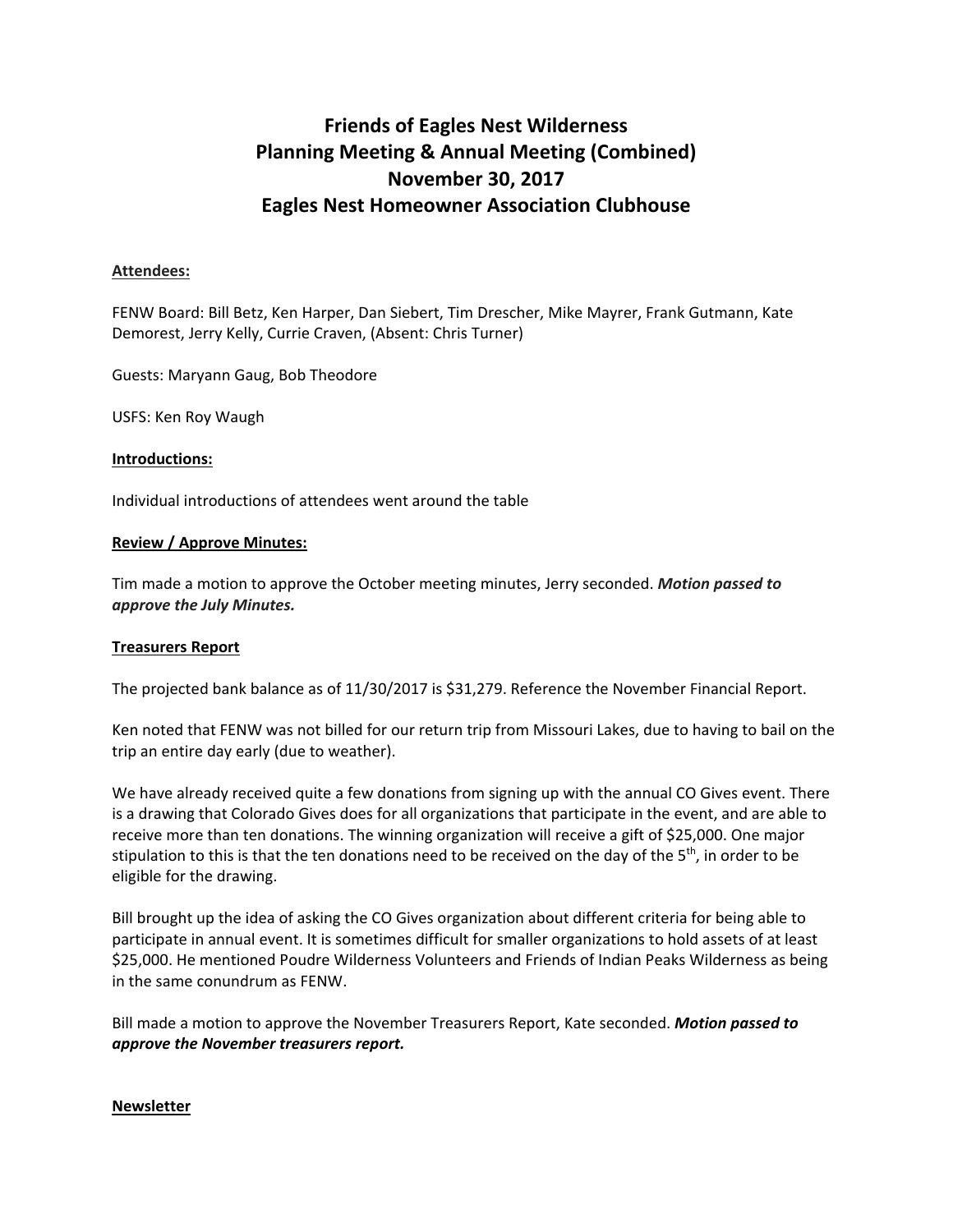Joel Gratz with Open Snow will be our featured interview for Decembers Eagle Post Newsletter

The idea was brought up to interview Kerry Donovan and about her Grandfather, Bill Mounsey and outlining a newsletter idea. Bill Mounsey is widely considered to be the godfather of Eagles Nest Wilderness.

#### **Grants**

Ken brought up the idea of having NFF (National Forest Foundation) volunteer wilderness rangers go and spray noxious weeds while they are hiking to qualify for this NFF grant. Keystone Science school and possibly Walking Mountains would also be potential partners for removal of noxious weeds.

Bill gave an update on the Summit Foundation grant. It seems likely that we will at least be rewarded some amount of the approximately \$14,000 requested. This project is for the Rocky Mountain Youth Corps. It is a two week project to remove deadfall on the east side of Eagles Nest Wilderness.

#### **USFS Updates: Dillon Ranger District**

Ken Waugh spoke about how the Forest Service budget is cherry picked for firefighting nationally. There is legislation to require that firefighting funds not be taken from the general USFS budget. Seasonal USFS employees' salaries are typically paid by USFS permits, such as outfitter funds. This money stays with the local district. The total compensation package for each seasonal employee was around \$20,000 per employee. The USFS is probably going to be asking friends groups / partner groups to fund these seasonal employees more and more going into the future.

It is estimated that with the Presidents new budget, that the total USFS budget could be decreased by 10% next year.

Ken also mentioned his hope for legislation that would keep skier funds within the local District. Currently the funds go directly into the treasury.

#### **Volunteer Wilderness Rangers**

Bob Theodore won the award for most amount of time spent on the trail.

This past summer there were over 900 volunteer ranger hours between the 2 counties, and 1000 to 1200 miles of trails hiked by volunteers.

Ken Harper brought up the idea of also adopting Bighorn trail in addition to Deluge as part of Eagle County's Adopt‐a‐Trail program. Between Tim Drescher and Dan Siebert's adoption of Gore Creek (through Eagle River Water & Sanitation District) and FENW's adoption of Deluge and Bighorn, this would cover all of the Wilderness trails in East Vail, minus Pitkin Creek.

#### **New Business**

Currie encouraged board members to think of ways that we could be reaching the people who placed their names on the sign up sheets from events, particularly earlier in the year at the REI grand opening.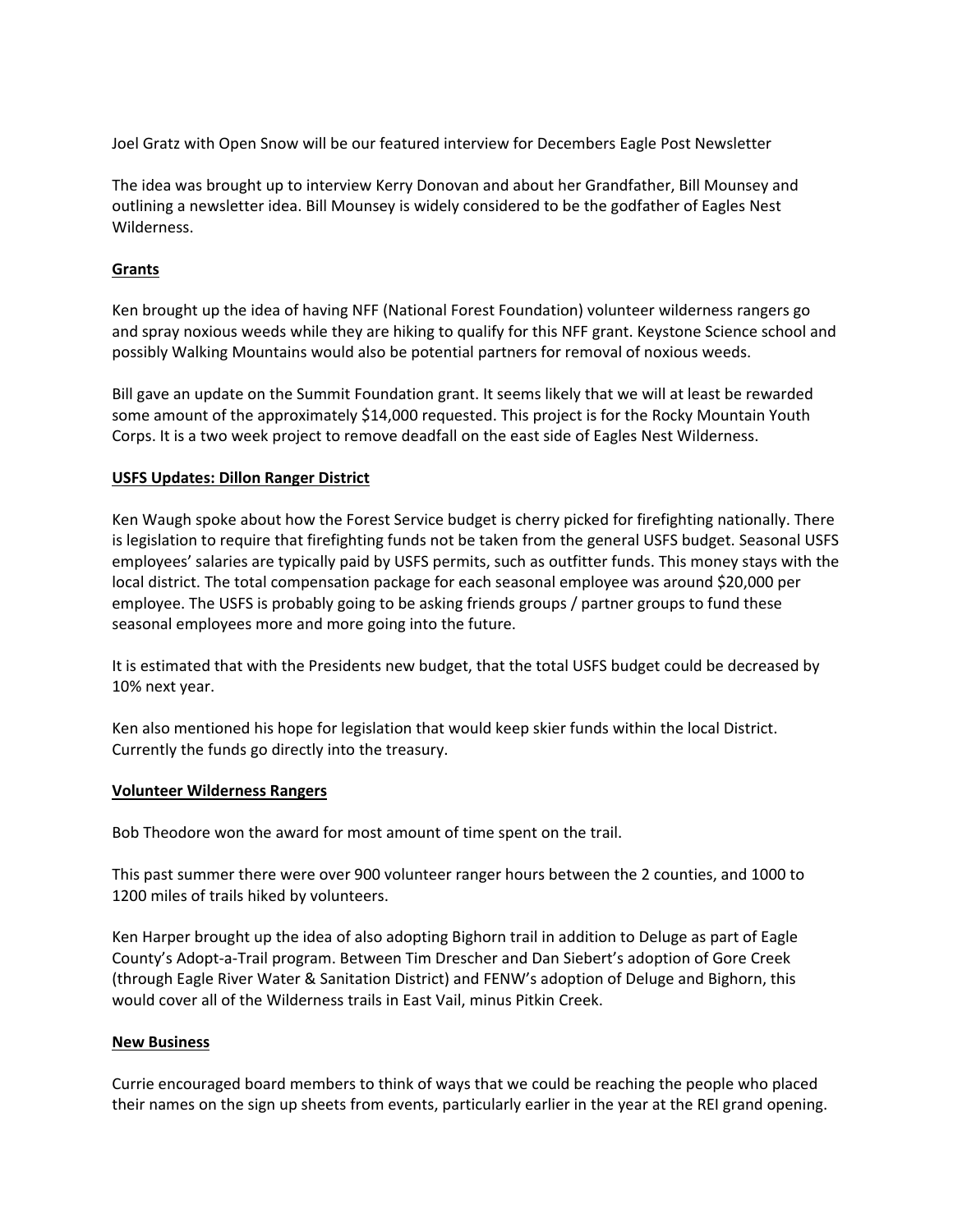Jerry Kelly unfortunately will be resigning from the board due to his move to the east coast. We wish you well Jerry!

Kate spoke about the enthusiasm for another crosscut training next spring / summer. Last years was very successful.

Frank went and cleared a large section of deadfall on the North Tenmile trail just recently.

We will invite Tom Koehler from FDRD to come to the next FENW Planning Meeting to present his idea of a shared calendar for our organizations events (ie: trail maintenance projects). Frank states that he will only need about 10 to 15 minutes to propose his idea.

#### **Projects**

Kate gave an excellent presentation about the Volunteer Wilderness Ranger program, our 2017 project accomplishments, ongoing efforts and special projects planned for 2018.

‐Goals moving forward for continuous improvement:

Continue to expand and enhance the volunteer ranger program Include crosscut and traditional tools training with volunteers Restart our weeds program with funding and leadership Leading overnight expeditions with support from Gore Range Outfitters and Paragon Guides

‐Special Projects for 2018:

Gateways Trail Day – June 16 & 17 National Trails Day – June 2 East Vail Overnight – Aug Deluge Lake Trail with VOC – Sep Overnight registration box installation – TBD Lily Pad Lakes Plank Bridge Project – TBD Salt Lick Connector Trail with VOC – TBD Adopt‐A‐Trail on Deluge, potentially Bighorn – TBD FENW/Colorado Outward Bound School at Piney Lake – Aug 2

There was discussion about how Doozie Martin with FDRD would like to see us be in more of leadership role, as opposed to a support role for certain projects, such as the Salt Lick trail realignment, and the trailhead hosting day.

The board agreed that getting ahead of the overnight registration box installation, by way of public education would be an important first step in making sure people do not get misconceptions about the program, and/or vandalize the boxes like we've seen in years past.

Tell your friends about our stewardship maintenance projects and get your peers involved!